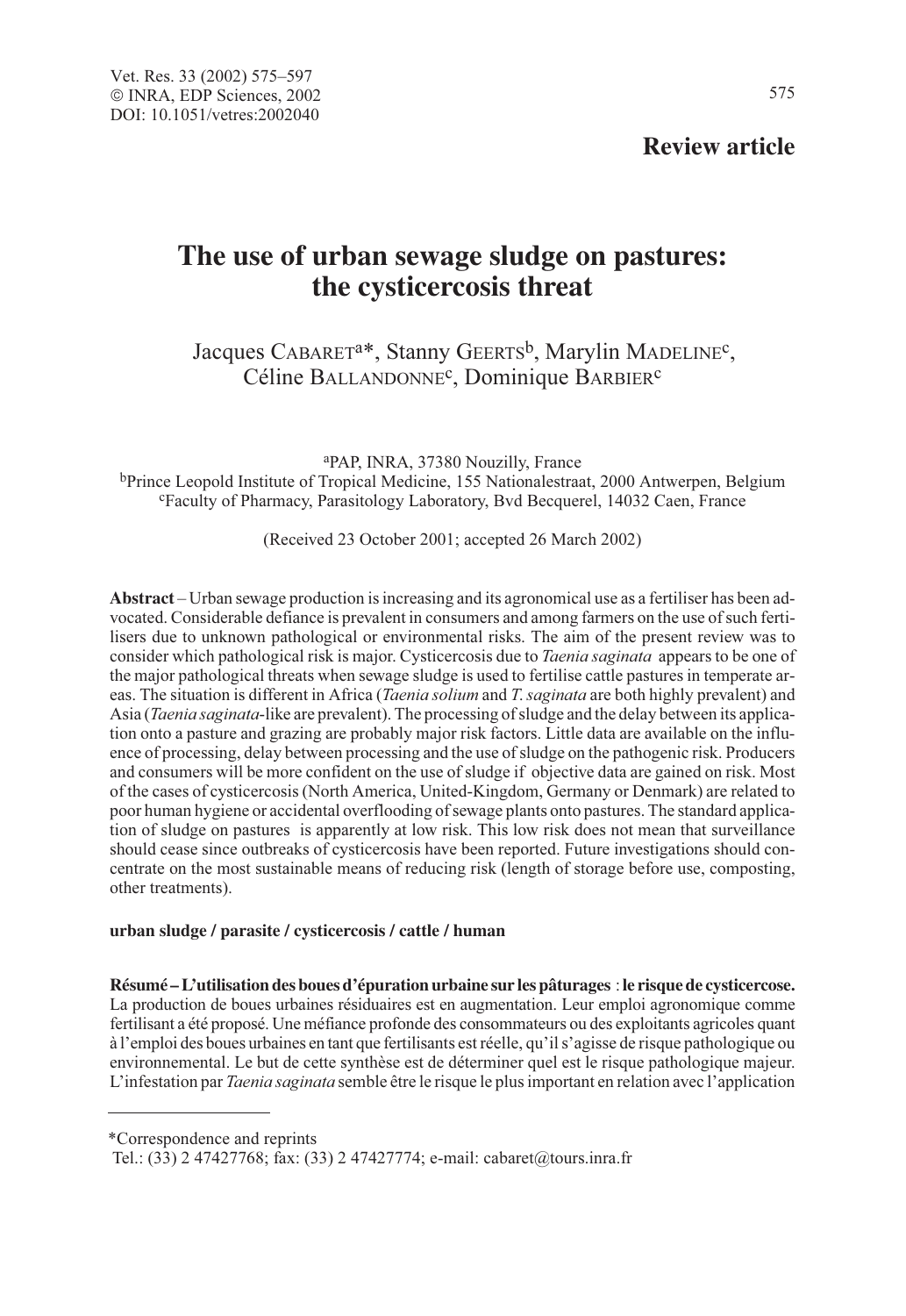### 576 J. Cabaret et al.

de boues d'épandages sur les pâturages bovins dans les régions tempérées. La situation est différente en Afrique (*Taenia solium* et T. saginata sont tous les deux très prévalents) et en Asie (les Taenia ressemblant à T. saginata ont un spectre d'hôtes herbivores assez large). Les processus de fabrication des boues et le délai entre le dépôt sur pâture et l'accès à la pâture sont sans doute des facteurs essentiels du risque. De rares données sont disponibles quant au délai et au traitement pour ce qui concerne leur pouvoir pathogène. Elles devraient être développées afin d'améliorer la confiance entre producteurs et consommateurs, sur des bases objectives. Le risque lié à l'épandage est faible comme le montrent des études aux USA, en Grande-Bretagne, Allemagne ou Danemark. La principale cause de risque repose sur un faible niveau d'hygiène humaine ou sur des mauvaises gestions des flux par les stations d'épuration qui déverseront sur des pâturages accidentellement des boues non traitées. Bien que le risque soit faible, la surveillance doit être maintenue car des épidémies locales ont été recensées. Les voies de recherches devraient être centrées sur les moyens durables de réduction du risque, à savoir, l'augmentation des durées de stockage des boues, leur compostage, ou d'autres traitements.

# **boue urbaine / parasite / cysticercose / bovin / humain**

# **Table of contents**

|                                                                                  | 577 |
|----------------------------------------------------------------------------------|-----|
|                                                                                  | 578 |
|                                                                                  | 578 |
|                                                                                  | 578 |
|                                                                                  | 579 |
|                                                                                  | 580 |
|                                                                                  | 583 |
| 4.1. Taenia saginata and T. saginata-like tapeworms                              | 583 |
|                                                                                  | 583 |
| 4.2.1. Prevalence and geographic distribution                                    | 583 |
|                                                                                  | 584 |
|                                                                                  | 584 |
|                                                                                  | 584 |
|                                                                                  | 587 |
|                                                                                  | 587 |
|                                                                                  | 587 |
|                                                                                  | 588 |
|                                                                                  | 588 |
|                                                                                  | 588 |
|                                                                                  | 588 |
|                                                                                  | 589 |
|                                                                                  | 589 |
|                                                                                  | 590 |
| 6. Urban sludge and infection of herbivores with cysticercosis                   | 590 |
|                                                                                  | 590 |
| 6.2. Critical review of cattle cysticercosis in relation to sludge fertilisation | 591 |
|                                                                                  | 591 |
| 6.2.2. The limited use of sludge: the European examples                          | 592 |
|                                                                                  | 593 |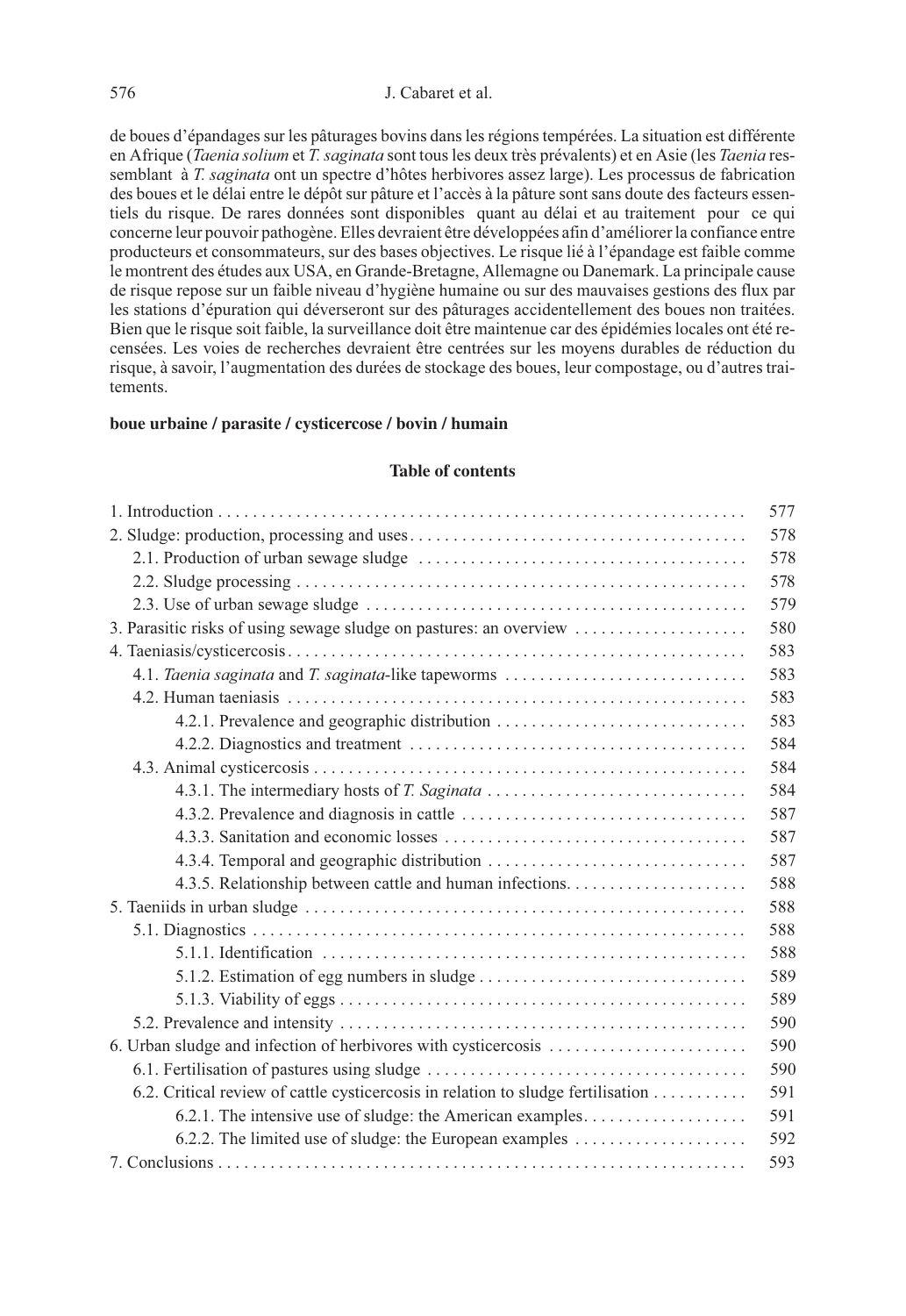### **1. INTRODUCTION**

The passing of Clean Water Acts in developed countries in the 1970's has created a distinct quality standard that all waste water must meet through a pretreatment process. Sludge is an inevitable end product of modern wastewater treatment. The concentration of people in large towns has favoured the production of sludge on sites where no agricultural or forestry use can really be found: the sludges should then be exported to other sites where they may be received by populations and farmers as a kind of landfill disposal. Over the past 25 years, restrictions have been placed on certain sludge disposal practices (for example, ocean dumping and landfill disposals), causing public waste water treatment utilities to view the agricultural or forestry use of sludge as an increasingly cost-effective alternative. Sludge is not used in forestry in Europe, and its use has remained very limited in other parts of the world, except in the Pacific Northwestern USA since the 1970's. Agricultural land application of municipal waste water and sludge has been practiced for its beneficial effects and for disposal purposes since the advent of modern waste water management about 150 years ago. With the promotion of agricultural use for sludge, there has been increased public scrutiny of the potential health and environmental consequences of these reuse practices. There is a debate over whether recycling of sludges through land application as allowed under current regulations is protective enough, and whether it provides for a long term sustainable practice [52]. In France, the two major agricultural syndicates have not considered the current regulations protective enough, even though in the 30 years since the use of sludge, no major accident has been recorded [22]. Little data on sustainability are available and the data mainly concern heavy metals. Experiments at a number of long-term sludge treated field sites in the United Kingdom, Germany, and Sweden, where metals have accumulated and persisted for decades, have shown that the microbial function in the soil is adversely affected by heavy metal concentrations that are not necessarily toxic to crops [71]. The use of sludge in agriculture has scientific and technical implications which are not met in their totality. In addition, this has given rise in some cases to the reluctance of farmers to use sludge as fertilisers, defiance of consumers and hence the ban of crops obtained on sludge fertilised farms by several multinational food producing or processing companies [9].

The concerns of using sludge as a fertiliser is not only for crops but also for food animals grazed or fed with fodder obtained on sludge fertilised areas. Animals that graze on land to which sludge has been applied to the surface will ingest sludge along with plants and some soil: grazing cattle may ingest 1–18% of their dry-matter intake as soil and sheep may ingest as much as 30% depending upon the management and supply of grass [34, 96]). Animals may then ingest toxins and pathogens. Sludges contain pollutants as well as a high concentration of pathogenic viruses, bacteria and parasites [35]. Most human pathogens which are found in raw sewage are concentrated in sludge. The levels and type of pathogens are dependent in part on the health of the human population contributing to the sewage plant and are affected by the type of sludge treatment. Some pathogens found in the sludges are zoonotic and should remain under control [90]). Infections with the helminths Taenia saginata in cattle or Taenia solium in pigs are one of the primary human zoonotic diseases associated with food. These helminths rely 100% on foodborn transmission (as Trichinellosis, Anisakiosis) in contrast with protozoan diseases (Giardia lamblia: 10%, Cryptosporidium parvum genotype 2: 10%, Toxoplasma gondi: 50%). Taenia eggs are not infrequent in untreated sewage sludge [67]).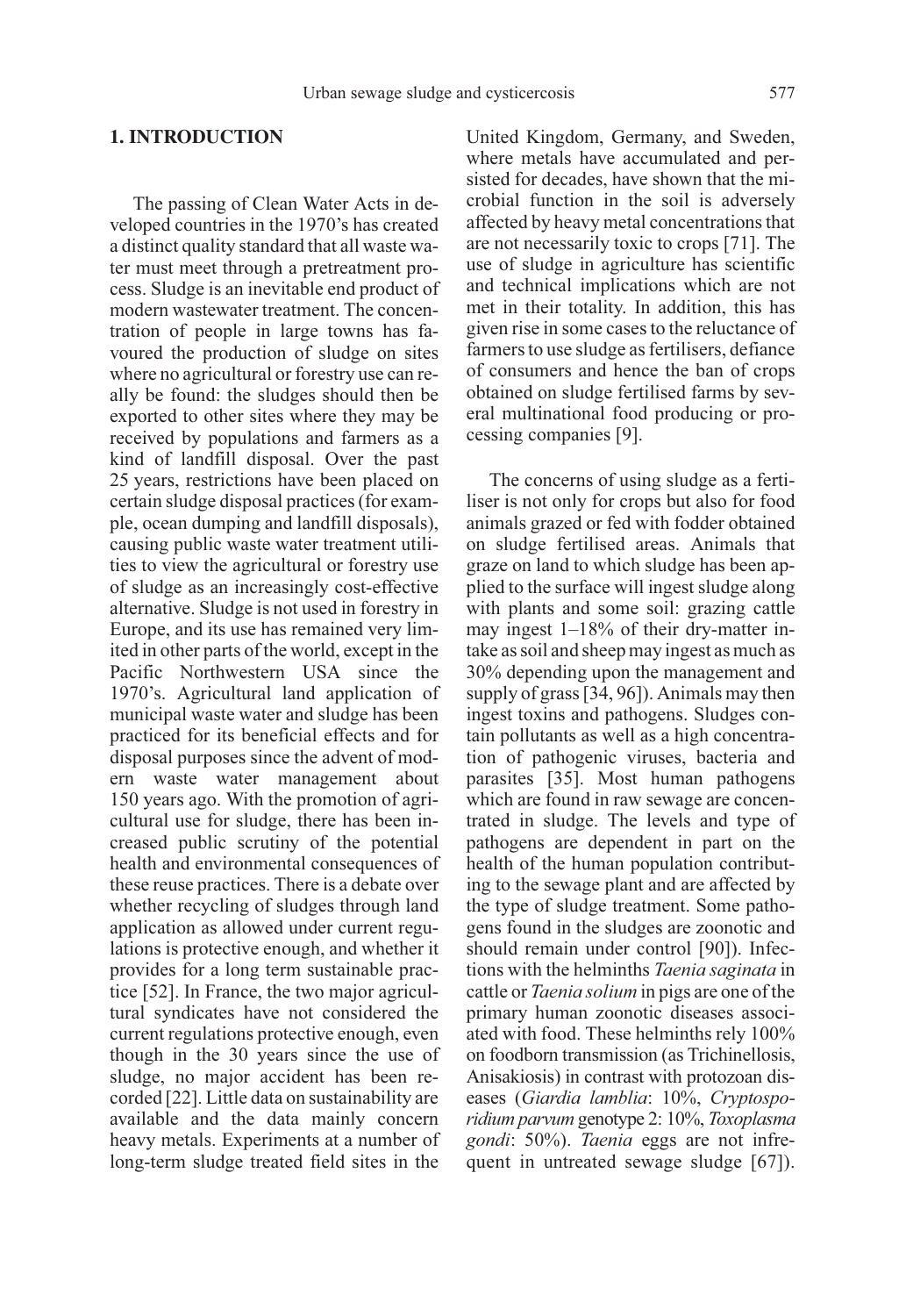The uncontrolled use of sludge to fertilise cattle pastures might then increase cysticercosis in cattle and consequently taeniasis in man consuming the meat of these infected cattle. In this review, we will concentrate on cysticercosis which represents the major parasitic problem linked to the use of sewage.

We will first characterise the production and uses of sludge in order to evaluate the potential risk of transmission of parasites on land fertilised by sludge. Secondly, we will give an overview of the potential parasitic risks using sludge on pastures. Thirdly, we will describe and estimate the available tools to diagnose taeniasis and cysticercosis in order to assess accurate prevalences of the diseases. Fourthly, we will present the diagnostic tools and derived prevalences of Taenia eggs in sludge. In the last paragraph, we will relate the presence of Taenia eggs to the infection of grazing ruminants. We will finally evaluate the pro and cons of utilising sludge in relation to the cysticercosis threat.

#### **2. SLUDGE: PRODUCTION, PROCESSING AND USES**

#### **2.1. Production of urban sewage sludge**

Most of the data presented are from Duvaud et al. [24] for Europe and Smith [92] for the USA. In the USA, the term of biosolids is used instead of sludge, and corresponds to municipal products that can safely be used on land application, and denotes municipal waste materials of the highest quality derived from waste water treatment. Production of sludge depends on the human population size, the population served by sewers and it increases as higher levels of wastewater treatment are introduced. In 1998, the production of sewage per capita ranged from 2.5 in Portugal to 37.7 kg dry matter (DM) in Denmark. We calculated that it was significantly correlated ( $p = 0.04$ ) to the Gross National Product (ranging from 8 900 \$ in Portugal to 28 500 \$ in Denmark, 1994 data for GNP): the Spearman rank correlation coefficient was 0.47 for 19 countries (Europe, Australia, Canada and the USA). The lower figures found in countries having a lower GNP are probably due to the fact that the population does not have access to the sewage system and thus a part of the produced sludge was not taken into account. In countries such as France that have intermediary amounts of sludge production (15.2 kg DM/inhabitant), 30% of the rural population have not access to the sewage system. Production of sludge is expected to increase in most developed countries attaining the highest values recorded in Denmark or the USA.

#### **2.2. Sludge processing**

Sewage sludge originates mainly from the sedimentation of the organic matter of waste water which is settled down in specifically designed basins of sewage treatment plants. Organic matter is chiefly composed of human excreta; it is easily fermentable and must undergo stabilisation before any kind of utilisation may be considered. The stabilisation procedures can be summed up as follows: drying (air or heat), chemical treatments, aerobic stabilisation, anaerobic stabilisation, or composting.

The pathogen reduction procedures can be divided into biological and nonbiological processes. The most used sanitation treatments are the following [23]:

– Non-biological processes: lime sanitation, air and heat drying, heat treatment (pasteurisation [55]);

– Biological processes: sludge lagooning, anaerobic digestion, mesophilic and thermophilic aerobic digestion (with or without subsequent anaerobic digestion), composting.

These processes are of the utmost importance for the infectivity of sludge. Their efficacies on Taenia eggs, which is one of the most resistant pathogens found in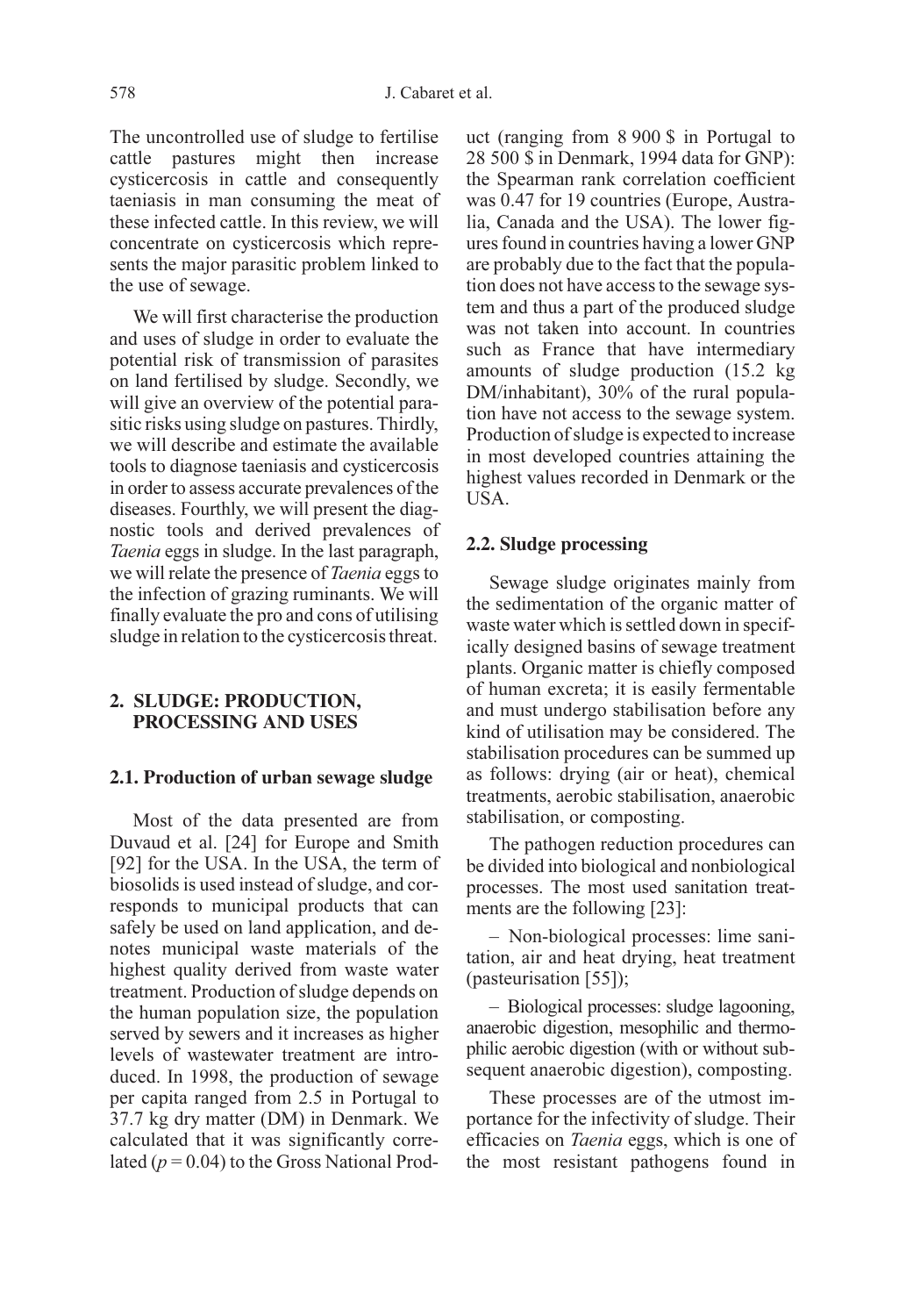sludge, are reported in Table I. The non-biological processing is not always as efficient as expected or has agronomical limitations (lime sanitation), has important financial costs and therefore is unavailable for small communities, and finally is not environment friendly. Biological processing necessitates large investments (anaerobic digestion for example) and is not always available for small communities. One simple factor, the decreasing infectivity of pathogens over time, has not yet been fully investigated and should be one avenue for future applied research. The efficacy of sludge processing on pathogen infectivity should be monitored on the most resistant pathogens; the sentinel chamber system (based on parasites within a chamber and exposed to sludge processing) is one of the possible systems for control (E. Fogarty, personal communication, 2001).

# **2.3. Use of urban sewage sludge**

Currently a part of urban sludge is applied to the land for several beneficial purposes: vegetation for building up of landscapes on highways and other sites (31% of the sludge) or for skiing tracks, compost making (24% in the Netherlands, highest value in Europe), and agricultural use on crops or pastures. Land fill is still frequent (90% in Greece and 81% in Italy), and dumping in the sea remains in a few European countries (Portugal: 58% in the sea and other waters; Ireland: 36% in the sea; United-Kingdom: 25% in the sea) [24]. Incineration ranges from 0 (Belgian Wallonia, Finland, Greece, Luxembourg, Portugal or Sweden) to 40% (Switzerland) or even 80% in Quebec, and we found that the main predictor of incineration use was the GNP (Spearman rank correlation of 19 countries =  $0.50$ ,  $p = 0.03$ ). The percentage of sludge applied to agricultural land varies strongly: 99% for the Sydney Area in Australia to 4% in The Netherlands. This percentage is correlated to the amount of sludge produced per inhabitant (SPI). By using a different analysis (distance weighted least square, which is similar to successive local regressions), in Figure 1 we show that SPI and GNP (Gross National Product) are related to the percentage of sludge applied

**Table I.** Processing of the sludges and sanitation efficacy on *Taenia taeniaeformis* (Tt) or *Taenia* saginata (Ts).

| Process                                                                                                                                                         | Sanitation of Taenia<br>sp.<br>(% efficacy) | Reference                       |
|-----------------------------------------------------------------------------------------------------------------------------------------------------------------|---------------------------------------------|---------------------------------|
| Anaerobic digestion $35^{\circ}$ C 5–28 days                                                                                                                    | 100(Tt)                                     | Olsen and Nansen,<br>1990 [76]  |
| Anaerobic digestion<br>Lime treatment<br>Lagooning 24 days                                                                                                      | 100(Ts)<br>100<br>100                       | Pike, 1986 [78]                 |
| Anaerobic digestion $35^{\circ}$ C 15 days<br>Anaerobic digestion $35^{\circ}$ C 30 days<br>Anaerobic digestion<br>$35^{\circ}$ C 10 days and lagooning 24 days | 100(Ts)<br>99.5<br>99.9                     | Morris et al., 1986<br>$[73]$ * |
| Lime treatment<br>Aerobic digestion at external temperature 16 days<br>Aerobic digestion 50 $\degree$ C 6 days<br>Pasteurisation 60 $\degree$ C 3 hours         | 95<br>83.4<br>99.9<br>99.1                  |                                 |

\* Based on naive calf infection.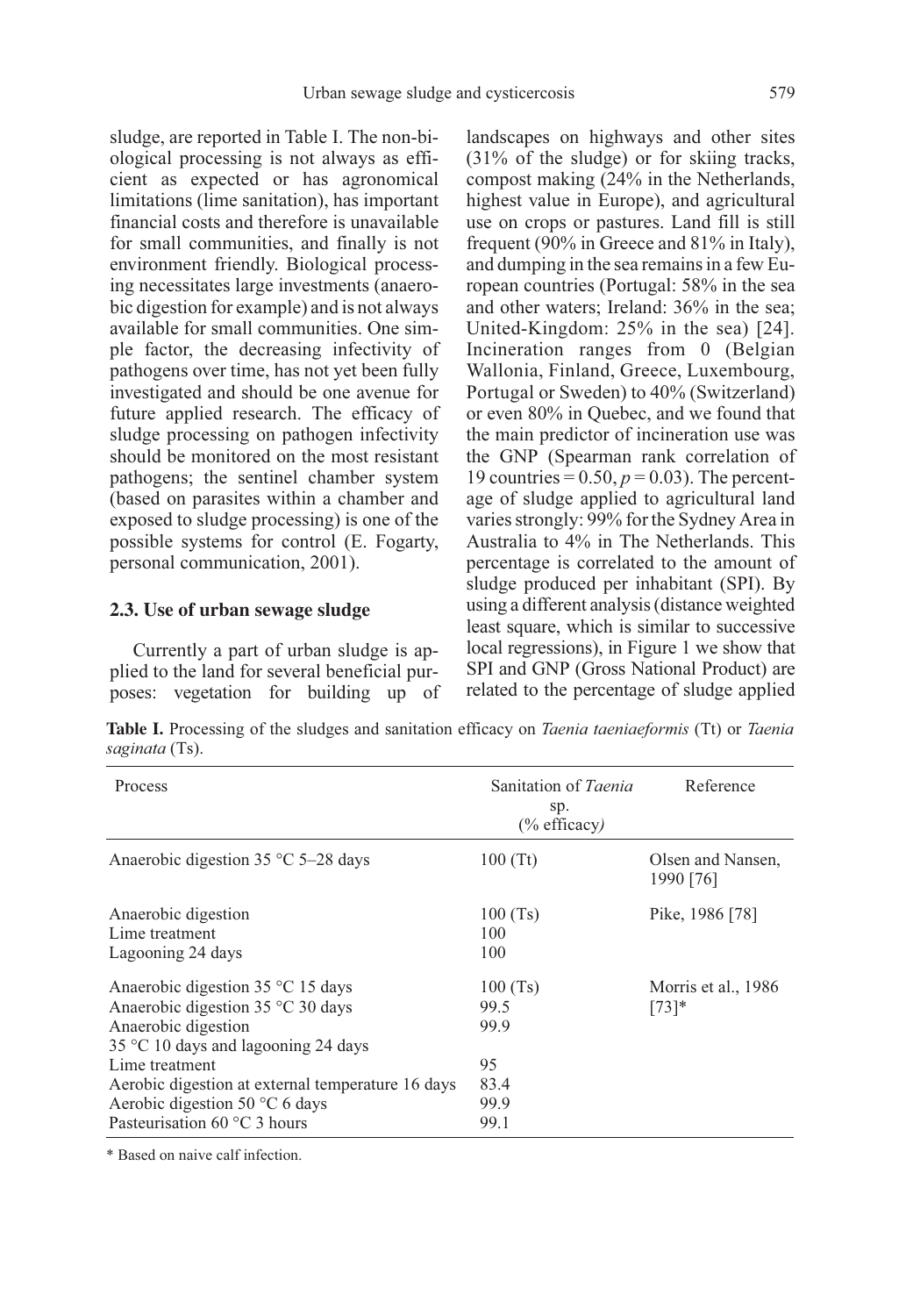

percentage of sewage sludge applicated to agricultural land and the production of sludge per inhabitant and Gross National Product (GNP) per inhabitant in 21 countries.

on agricultural land: when SPI and GNP have low values, nearly no sludge was applied, whereas with higher values of SPI or GNP, the percentage of sludge applied on land increased. In the first situation, a low production of sludge was recorded and nonsustainable but inexpensive solutions were used (land fill or sea dumping). In the second situation, high production of sludge was associated with a higher concern for safety (incineration of sludge) and a sustainable (application on land) use of sludge. The total nitrogen input from sludge remains low (0 to 3%) compared with the inputs from animal origin (slurry, manure, etc.) or synthetic fertiliser. The situation was similar for phosphorus: sludge represented only 0 to 10% of the P input. A small proportion of sludge was used to fertilise pastures, although it could exceptionally reach 50% in Switzerland. This limited utilisation could be due to the reluctance of farmers or sewage plant heads, regarding the presence of pathogens in sludge.

# **3. PARASITIC RISKS OF USING SEWAGE SLUDGE ON PASTURES: AN OVERVIEW**

A recent review of the literature on these risks is available [35].The pathogens found in the 27 occurrences of sewage sludge fertilisation are mostly Salmonella sp. (15 cases) and T. saginata (7 cases). We investigated which parasites are recovered in the sewage sludge from the CAB Abstracts database (1973–2001) and 160 references were found, but in fact few gave relative frequencies of infection with parasites. The data from both sources are presented in Table II. There is a large diversity in the hierarchy of proportions of the helminth genera, even in the same country (see data from France or Morocco for examples). The proportions are highly dependent on the human population on the site (an increase in Ascaris eggs was found in a community with many migrants in Norway [5]) and the sewage organisation (separated or not from other effluents), which explains the presence of Toxascaris and Toxocara from dogs and cats of non-domestic origin, or Moniezia from sheep of slaughterhouse origin). The helminth fauna of the human population are the main constituents of sludge helminths. In Marrakech, human infection can be arranged in the order of decreasing prevalence: Ascaris >> Hymenolepis > Taenia = Trichuris. In sludge, the order is somewhat comparable:  $Ascaris$  > Trichuris = Hymenolepis > Taenia. Surprisingly, this correspondence between human infection and parasites recovered in sludge is not so similar in several European countries where Ascaris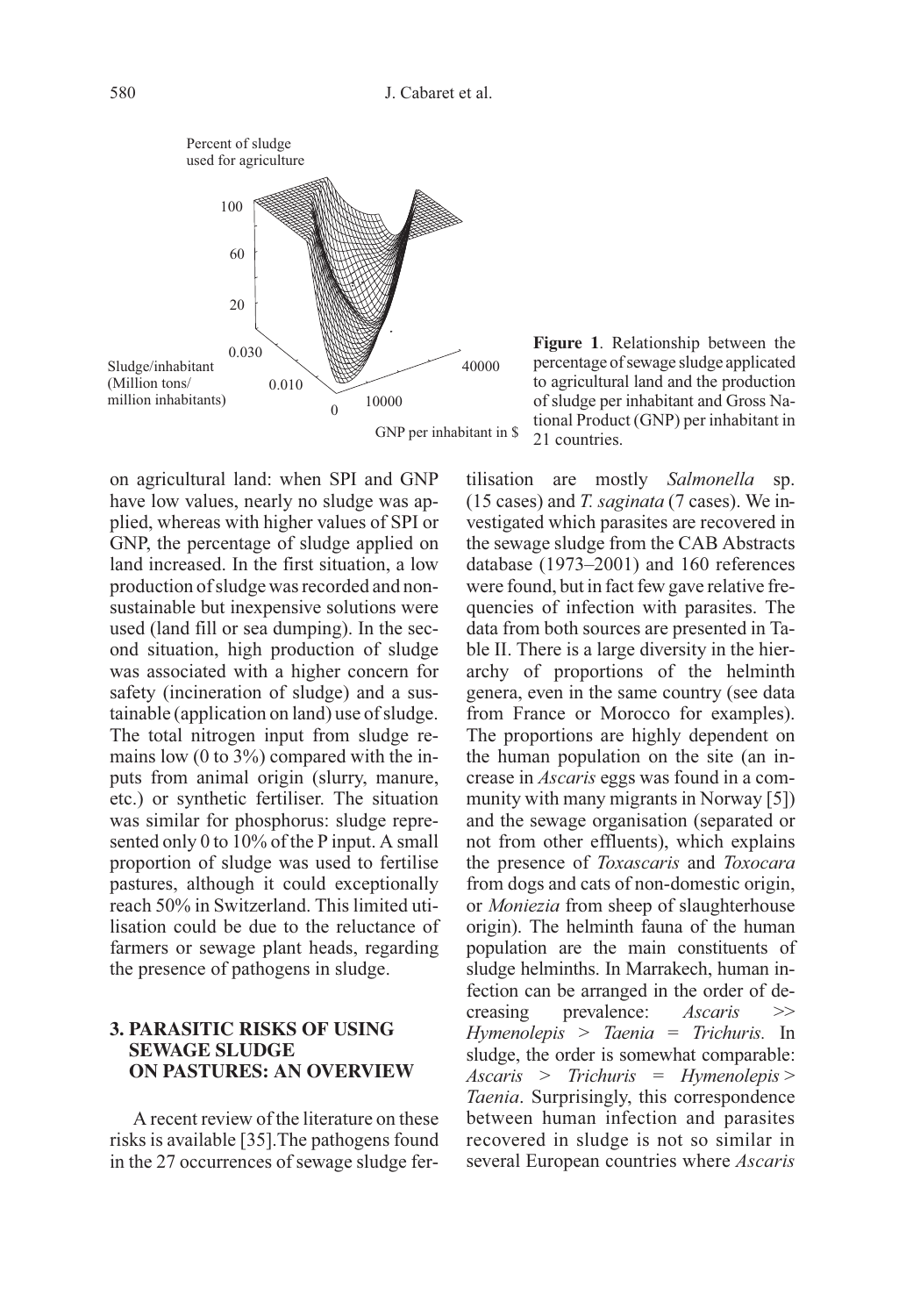| Country                                                    | Helminths arranged in<br>decreasing order of frequency*   | Reference                            |  |
|------------------------------------------------------------|-----------------------------------------------------------|--------------------------------------|--|
| Argentina                                                  |                                                           |                                      |  |
| Patagonia (4 sites)                                        | Hymenolepis > Ascaris<br>> Trichuris > Toxocara           | Semenas et al., 1999 [87]            |  |
| Bahrain                                                    |                                                           |                                      |  |
|                                                            | Ascaris > Hymenolepis                                     | Amin, 1988 [1]                       |  |
| <b>Brazil</b>                                              |                                                           |                                      |  |
| Parana (Curitiba, 22 samples) Ascaris > Hymenolepis        | > Trichuris > Toxocara<br>> Taenia                        | Thomaz-Soccol et al., 1997<br>$[95]$ |  |
| France                                                     |                                                           |                                      |  |
| Caen (21 samples)                                          | Trichuris > Taenia > Ascaris                              | Barbier et al., 1989 [3]             |  |
| Caen (6 samples)                                           | > Toxocara<br>Taenia > Trichuris >> Toxocara<br>> Ascaris | Madeline et al., 2001 [68]           |  |
| Falaise                                                    | Taenia > Toxocara                                         | Madeline et al., 2001 [68]           |  |
| Nancy (several sites)                                      | Ascaris > Trichuris<br>> Hymenolepis = Toxocara           | Collomb et al., 1983 [15]            |  |
| Nancy (1 site)                                             | > Taenia<br><b>Trichuris</b>                              | Own unpublished data 2001            |  |
| Reims (19 samples)                                         | Ascaris > Toxocara = Taenia<br>$\sum$ Trichuris           | Bouchet and Léger, 1986 [10]         |  |
| Champagne (14 samples)                                     | Trichuris > Ascaris > Toxocara                            |                                      |  |
| Savoie (38 samples in several $Taenia = Ascaris$<br>sites) |                                                           | Gauthier et al., 1991 [40]           |  |
| Tours (4 sites)                                            | Taenia = Trichuris >> Ascaris<br>> Hymenolepis            | Own unpublished data, 2001           |  |
| Valenton (1 sample)                                        | Trichuris > Taenia > Ascaris<br>$= Toxocara$              | Madeline et al., 2001 [68]           |  |
| Morocco                                                    |                                                           |                                      |  |
| Agadir                                                     | $Trichuris \geq 4scaris$<br>> Hymenolepis > Taenia        | Khallaayoune, 1996 [60]              |  |
| Beni-Mellal                                                | Hymenolepis >> Ascaris<br>> Trichuris > Toxocara          | Khallaayoune, 1996 [60]              |  |

**Table II**. Parasites found in sewage sludge in several countries (interpreted from data extracted from the CAB Abstracts database 1973–2001, Furet et al. 1999 [35] and Khallaayoune, 1996 [60]).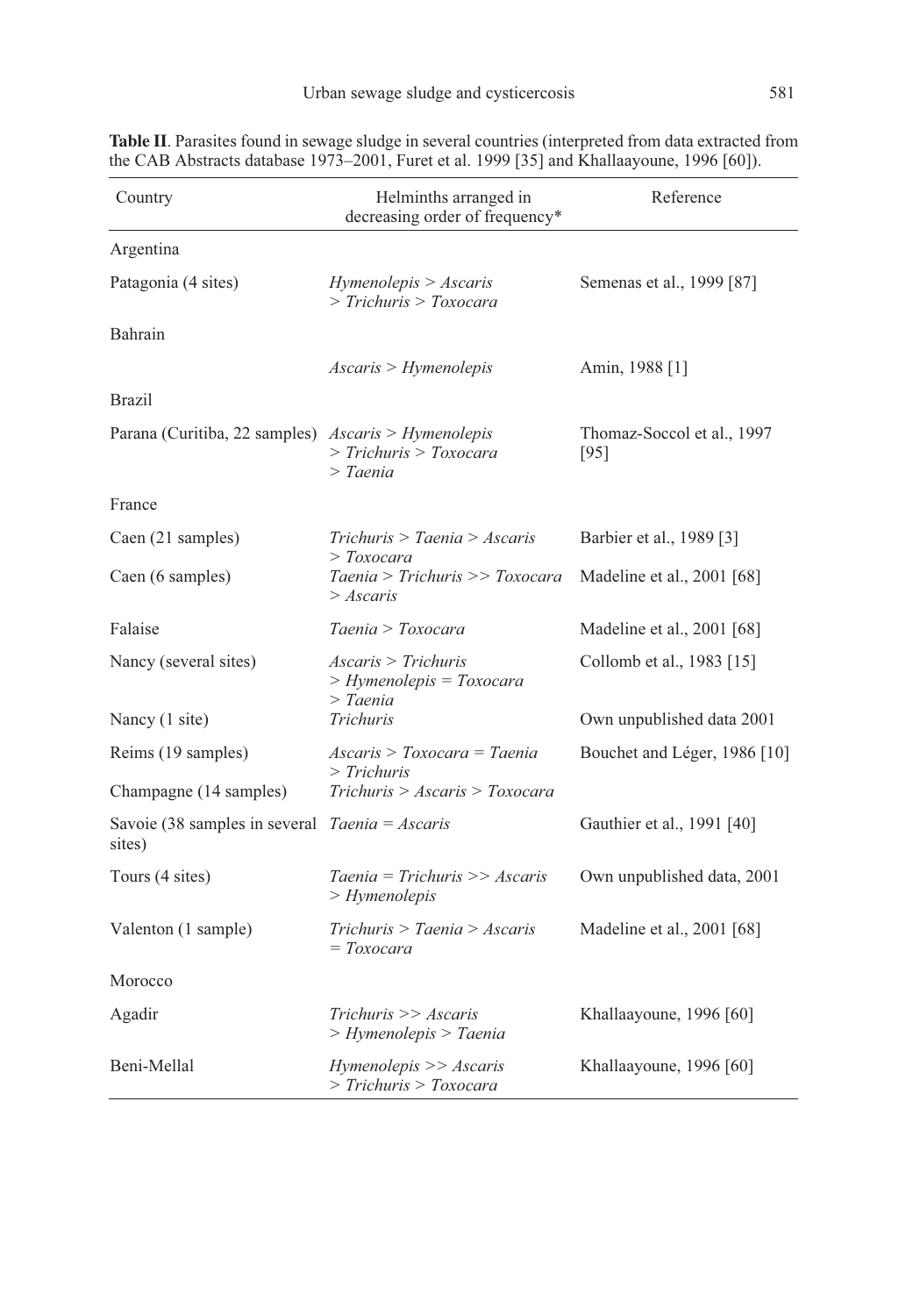| Country                     | Helminths arranged in<br>decreasing order of frequency*                                | Reference                                      |  |
|-----------------------------|----------------------------------------------------------------------------------------|------------------------------------------------|--|
| Marrakech                   | $Ascaris$ > Hymenolepis<br>$= Trichuris > Taenia$                                      |                                                |  |
|                             | $Ascaris$ > Trichuris > Toxocara.<br>Hymenolepis, Taenia, Moniezia                     | Bouhoum and Schwartzbrod,<br>1989 [11]         |  |
| Ouarzazate                  | Hymenolepis > Ascaris<br>$>$ Moniezia $>$ Trichuris                                    | Khallaayoune, 1996 [60]                        |  |
| Norway                      |                                                                                        |                                                |  |
| $(1 \text{ site})$          | $Ascaris$ > Trichuris                                                                  | Bergstrom, 1981 [5]                            |  |
| Switzerland                 |                                                                                        |                                                |  |
| $(11$ sites)                | Trichuris > Ascaris                                                                    | Eckert and Birbaum, 1983<br>$\lceil 25 \rceil$ |  |
| Tchekia and Slovakia        |                                                                                        |                                                |  |
| (72 samples, Slovakia)      | $Ascaris \gg Toxocara \ge Trichuris$ Plachy and Juris, 1994 [79]<br>> Taenia           |                                                |  |
| (3 sites in Bohemia)        | Ascaris > Toxocara > Trichuris<br>> Hymenolepis > Toxascaris                           | Horak, 1992 [54]                               |  |
| United-Kingdom              |                                                                                        |                                                |  |
| East of England (7 sites)   | $Ascaris$ > Trichuris > Taenia                                                         | Watson et al., 1983 [100]                      |  |
| Ukraine                     |                                                                                        |                                                |  |
| $(1 \text{ site})$          | $Ascaris$ > Trichuris                                                                  | Khizhnyak and Romanenko,<br>1975 [61]          |  |
| <b>USA</b>                  |                                                                                        |                                                |  |
| (several sites in Illinois) | $Ascaris > Toxocara > Toxascaris$ Arther et al., 1981 [2]<br>> Trichuris > Hymenolepis |                                                |  |

\* The sign >> means that the prevalence or intensity of one helminth infection is at least double that of the next one and an equal sign means that no information was available to arrange frequency or intensity.

\*\* The generic names do not always correspond to the authors listing: we grouped Trichuris and Capillaria, and Hymenolepis diminuta and Hymenolepis nana.

is very infrequent in humans but is largely recovered in sludge; Taenia is not uncommon but is not always found in sludge. It is not yet clear if these discrepancies are real, or artefactual and due to identification difficulties (Ascaris) or technical problems recovering the eggs (Taenia). The identification difficulties will be discussed in the paragraph on the identification of eggs in sludge. All parasitic risks are not described as far as ruminants are concerned: outbreaks of Sarcocystis have been recorded. Concerning animal and human health, Taenia saginata is probably one of the most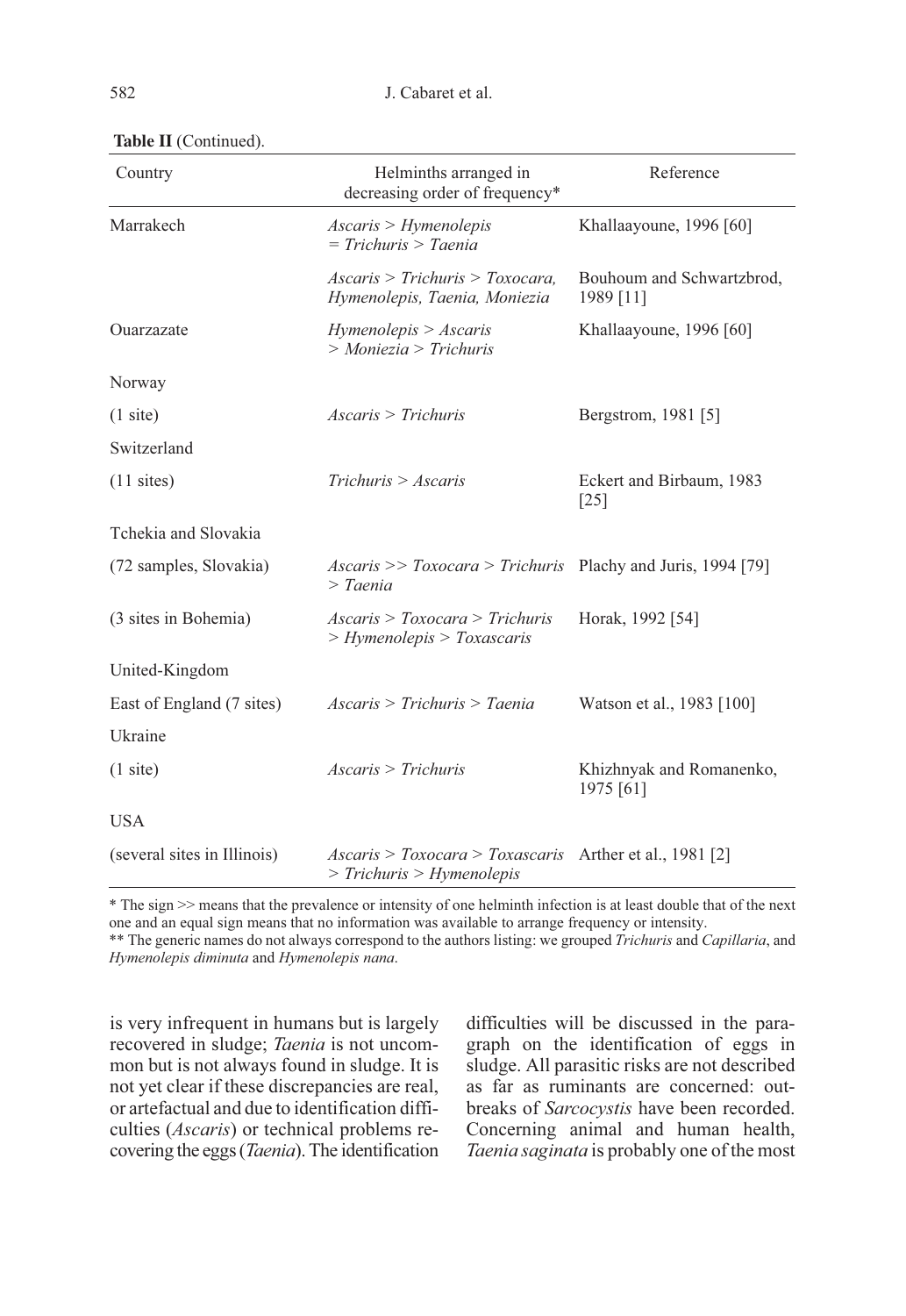important problems, since it has been found in nearly all the sludges investigated under temperate or tropical climates.

# **4. TAENIASIS/CYSTICERCOSIS**

# **4.1.** Taenia saginata **and** T. saginata-**like tapeworms**

T. saginata presents much variability. In most parts of the world cystercerci of T. saginata are present in the muscles of cattle. On the contrary to common belief, true predilection sites do not really exist, except for the heart, where the highest number of cystercerci per kg of muscle is found [41]. In the extreme north of Russia, where bovines are scarce and people are used to eating raw reindeer meat, T. saginata uses the reindeer as an intermediate host. The main localisation of cysticerci is at the surface of the brain [62]. In Russia two strains have been evidenced, the northern one in Reindeer and the southern strain in cattle. The northern strain (from the Yamal Peninsula) could also infect calves with a lower success than reindeer and cysticerci have been located in the elective sites of cattle but not in the brain. The infection of reindeer remains low in nature with 2 out of 413 [62] and 0 out of 346 [63] being infected as with human infection. T. saginata has been considered as the dominant species in the Asian-Pacific region, despite the fact that in Taiwan, Korea, Indonesia and the Philippines people rarely eat beef. All infected Taiwan aborigines have the habit of eating raw meat and viscera of animals. Among these infected aborigines, 73% eat wild boars, 66% flying squirrel, 65% wild goats, 56% muntjacs, 49% wild rats, 46% monkeys, 38% hares, and no domestic animals [28]. A number of features distinguish Asian Taenia from the other human taeniids. They can infect cattle, goats, monkeys, wild boars but pigs are the dominant intermediate hosts and the cysticerci are usually found in the liver. Early molecular studies and gross morphology suggest similarity with T. saginata. Although Asian Taenia can be recognised using Restricted Fragment Length Polymorphism on the cytochrome c oxydase I gene (Msp 1 recognition site) and is a genetically distinct entity, its very high similarity with T. saginata qualifies the Asian Taenia as a subspecies or a strain of T. saginata [72]. The Asian Taenia is not the only Taenia in Asia: all isolates studied from Taiwan (15), Korea (3), Malaysia (2), China (2), the Philippines (3) and Indonesia (4) belonged to the Asian Taenia strain whereas this strain was not found in 10 Thai isolates. T. saginata (the ordinary or variant strain) and T. solium are thus present all throughout Asia and in this review we will include the Asian strain with T. saginata. Additional studies on the genetic structure of T. saginata populations are necessary in order to distinguish what is a strain and what is a phenotypic modification in unusual hosts.

### **4.2. Human taeniasis**

# 4.2.1. Prevalence and geographic distribution

The diagnostic in humans, and hence prevalence, depends much on the technique employed: thus perianal swabbing is more effective (80 to 88.9%) in the diagnosis of Taenia saginata infection in man than either faecal examinations (40 to 44.4%) or verbal evidence (21 to 23.3%) [63]. In Europe, T. saginata is the main cestode found: there were 634 case reports on T. saginata whereas there were only 6 on *T. solium* (in Poland) over the last 25 years. The situation is extremely different in other parts of the world. Latin America and some parts of Africa or Asia have a high prevalence of infection [66]. Neurocysticercosis cases due to T. solium may reach 400 000 people in Latin America and be endemic in the highlands of Peru with a prevalence reaching 14% [6]. We will concentrate in this review on T. saginata, but the use of raw sewage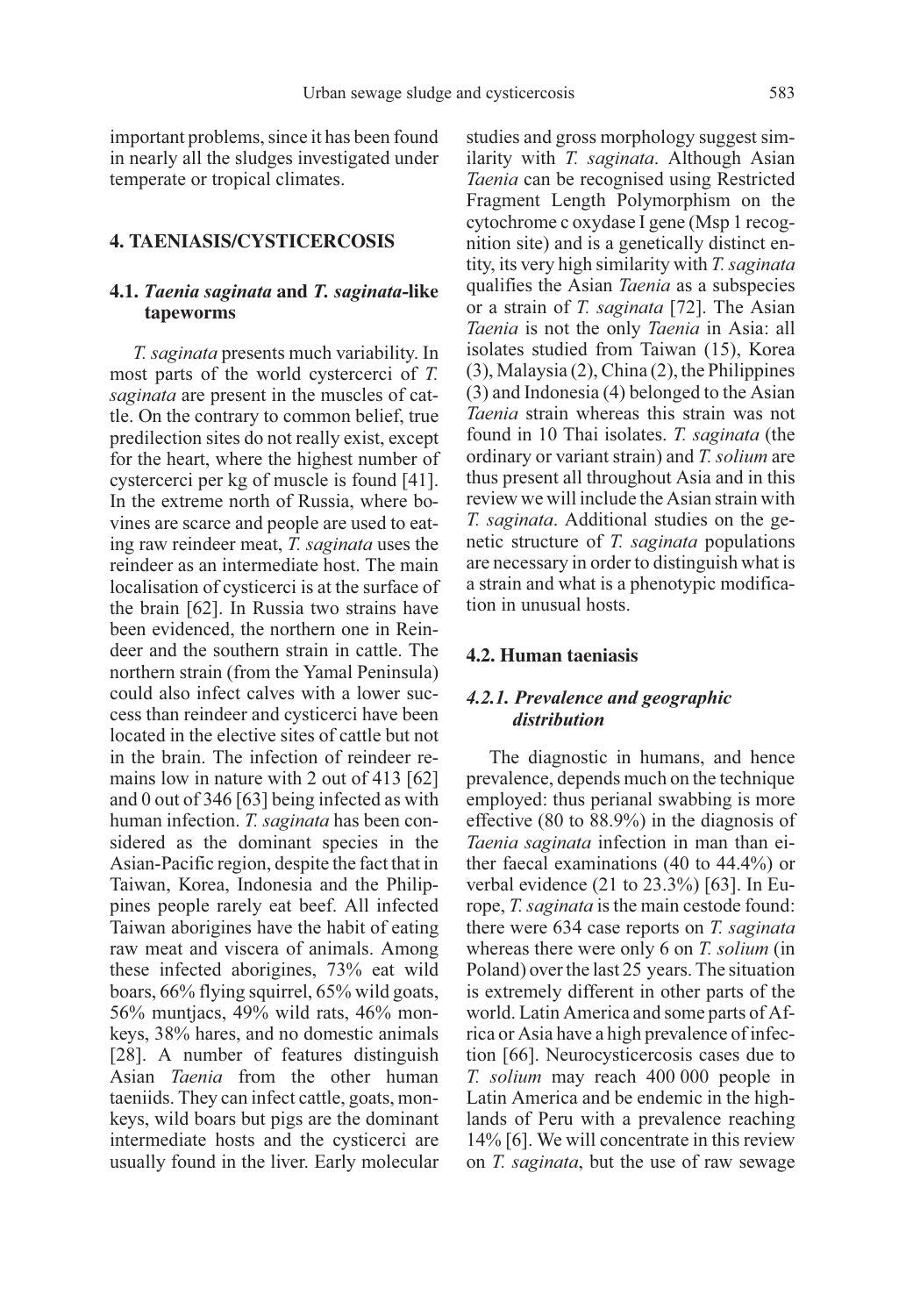sludge in these endemic areas with T. solium infection could constitute a real danger. Data on prevalence are presented in a review by Pawlowsky and Schultz [77]. They reported detailed prevalences in the previous USSR, indicating that overall prevalence was 0.6% in 1950, 0.3% in 1960 and 0.08% in 1966. An endemic foci was noted in the Caucasian area (Dagestan, Azerbaidjan, Armenia, Uzbekhistan, and Kazakhstan) with prevalences always higher than 10%. Another endemic focus was recorded in part of the former Yugoslavia (Bosnia and Montenegro). They also reported another endemic foci in Africa (Abyssinia, Sudan, Senegal, Kenya, Congo and South Africa). These data need to be updated and we consulted the helminth database from the Commonwealth Agricultural Bureau (1973–June 2000) and found 1786 papers on *Taenia saginata* during this period. The reported results from the last 25 years are presented in Table III. T. saginata is a cosmopolitan parasite but the prevalences are relatively low (less than 10%) in other sites than Dagestan where 36% of the people are infected. The prevalences are highly variable within a country (see Turkey from 1.8% to 10% or France from less than 0.01 to 0.3%) and between countries. This variability in prevalence is due to hygienic habits (human defecations available or not to cattle), quality of meat inspection (decreasing the availability of contaminated meat to man) and culinary habits (the use of raw or poorly cooked preparations will permit the survival of infective cysticerca in meat). The local distribution of disease is very likely patchy in relation to these local environments and cultural behaviours. In sites where *T. solium* is also present (some parts of Africa for example), the prevalence of T. saginata can be slightly inflated due to misdiagnosing. The prevalences in man are not well established, due to selective sampling (a limited area, a category of workers, human populations from hospitals) and are only indicative.

#### 4.2.2. Diagnostics and treatment

Differential diagnostics of T. saginata and T. solium on eggs is not really easy. Each egg consists of an outer shell, chorionic membrane, and a thick and striated embryophore. The morphology of T. saginata and T. solium embryophores does not allow identification but Ziehl-Nelsen staining is positive in T. saginata and negative in T. solium [75], although this has not been confirmed by other authors [81]. Currently, however, Polymerase Chain Reaction tests, have been developed, which allow differential diagnosis of both taeniids, on the basis of the eggs [47]. The characteristics of both worms are as follows:

T. saginata: proglottides are 15–20 mm/ 6–7 mm and are located on the surface of faeces and can be eliminated between defecations. The longitudinal uterus has 20 to 30 lateral dichotomous branches. Eggs are found at the anus margin and perianal swabbings are effective.

T. solium: proglottides are within the faeces. The uterus has 7 to 13 lateral branches. Eggs are found in the faeces.

Niclosamide and praziquantel are used to treat taeniosis [84]. They are lytic for the parasite in the intestine but do not alter the viability of eggs which are eliminated in the faeces and are later found in sewage sludge. When T. solium infection is suspected, saline purgation is advocated.

# **4.3. Animal cysticercosis**

# 4.3.1. The intermediary hosts of **T. saginata**

Cestode larvae are less specific than adult cestodes, and therefore the list of intermediary hosts is considerable. The main intermediary hosts are domestic cattle. We evaluated the possible role of other intermediary hosts of T. saginata on the CAB Abstracts database (1973–2000). Our index was built on 1752 references on T. saginata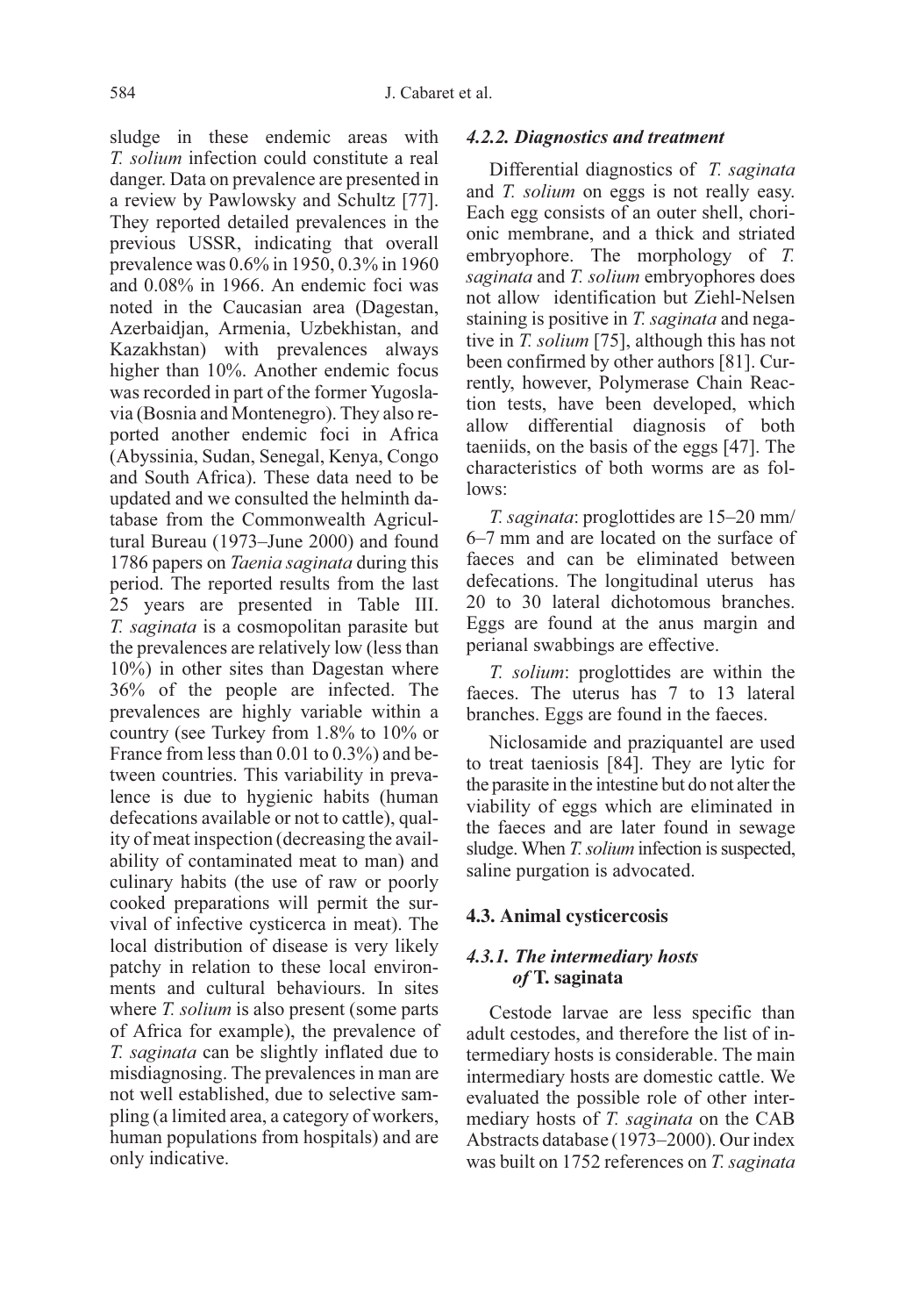| Continents and countries                                                                         | Prevalence $(\% )$ |
|--------------------------------------------------------------------------------------------------|--------------------|
| Europe                                                                                           | ${}< 0.01 - 10$    |
| Bulgaria, France*, United-Kingdom                                                                | ${}< 0.01$         |
| Belgium, France, Germany, Hungary, Italy, Montenegro,<br>Poland, Spain, The Netherlands, Turkey* | $0.01 - 2$         |
| Slovakia, Turkey                                                                                 | $> 2 - 10$         |
| Americas                                                                                         | ${}< 0.01 - 10$    |
| Brazil, Canada, Chili, USA                                                                       | ${}< 0.01$         |
| Argentina                                                                                        | $< 0.01 - 2$       |
| Honduras                                                                                         | $2 - 10$           |
| Africa                                                                                           | $< 0.01 - 7$       |
| Cameroon, Egypt*, Ivory coast, Morocco, Sudan, Tunisia                                           | $0.01 - 2$         |
| Cameroon*, Egypt                                                                                 | $> 2 - 10$         |
| Asia                                                                                             | $0.02 - 36$        |
| India* (Uttar Pradesh), Iran, Pakistan                                                           | $0.01 - 2$         |
| Afghanistan, Azerbaidjan, India (others), Malaysia                                               | $2 - 10$           |
| Dagestan                                                                                         | 36                 |

**Table III.** Prevalence of human taeniasis (*Taenia saginata*) in different parts of the world as obtained from a review of published papers from 1973 to 2000 (CAB Abstracts database).

\* Country appearing twice since two surveys gave different results.

as follows: reference in one host species infected/total number of references that is 1752/total number of references on the intermediary host species. The data are shown in Table IV. With our index, reindeer becomes a very important host, followed by cattle: this means that the index gives an indication of the preoccupation that investigators have for the host species as an intermediary host among other interests regarding the species. It does not include the Asian Taenia since the references did not always indicate whether this Taenia was T. saginata. Domestic cattle (Bos taurus: see Tabs. IV and V, Bos indicus [17], or buffaloes [18]) remains the dominant intermediate host. The role of sheep and goats as hosts for T. saginata remains obscure. Goats were found to be naturally infected in Assam: 2.7% compared with 5.7% in cattle [82]. The experimental infection of sheep and goats was unsuccessful for Blazek and Schramlova [7] whereas Kozakiewicz [64] infected sheep and goats, with the structure and location of the cysticerci being different in unusual hosts [85]. Sheep and goats, even if they do not serve as very effective intermediary hosts, may suffer from infection and this should be considered if sewage sludge is used on sheep and goat pastures. The report of the lama being an intermediary host is to be taken cautiously since the cysticerci could have been confounded with Sarcocystis cysts (Schmidt E., personal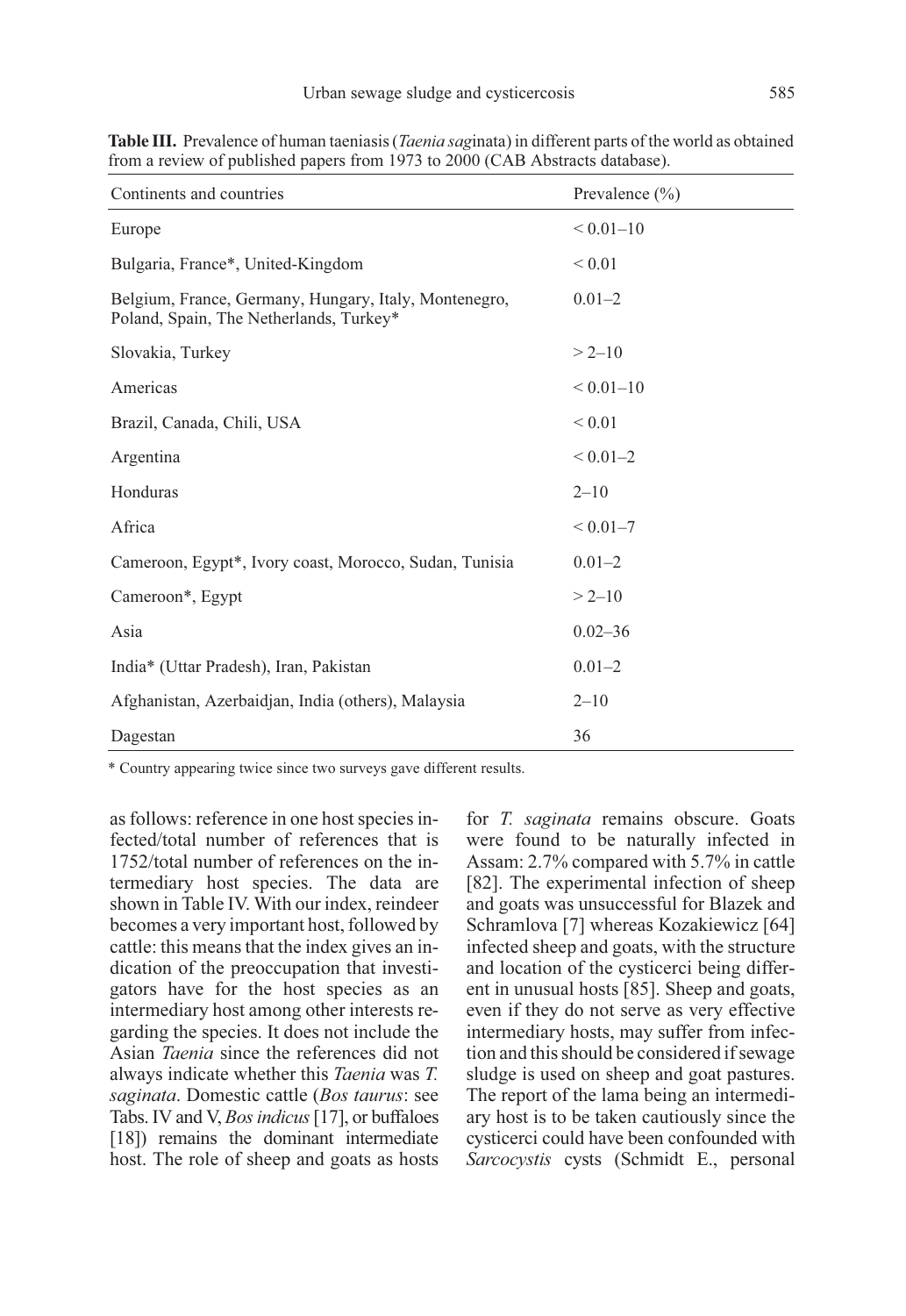#### 586 J. Cabaret et al.

| Intermediate host<br>species | Number of references<br>for a species<br>(all interests), $a$ | Number of references<br>of the species as<br>intermediate host, b | Index of importance<br>$(b/1752/a) \times 10^7$ |
|------------------------------|---------------------------------------------------------------|-------------------------------------------------------------------|-------------------------------------------------|
| Cattle                       | 233931                                                        | 814                                                               | 19.9                                            |
| Sheep                        | 111324                                                        | 81                                                                | 4.2                                             |
| Goats                        | 32970                                                         | 32                                                                | 5.5                                             |
| Reindeer                     | 1693                                                          | 11                                                                | 37.1                                            |
| Lama                         | 1127                                                          | 1                                                                 | 5.1                                             |
| Chamois                      | 449                                                           | $\theta$                                                          | $\overline{0}$                                  |
| Roedeer<br>and Dama dama     | 4341                                                          | $\overline{c}$                                                    | 2.6                                             |
| Red deer                     | 2084                                                          | $\mathbf{0}$                                                      | $\mathbf{0}$                                    |
| Lagomorphs                   | 29108                                                         | 33                                                                | 6.5                                             |

Table IV. Putative intermediate hosts of *Taenia saginata* as shown in the total 1752 references on that species, reported from 1973 to 2000 in the CAB Abstracts database.

Table V. Prevalence of bovine cysticercosis and incidence of human taeniasis in some European countries [86].

| Country            | Cysticercosis <sup>a</sup><br>Prevalence $(\% )$ | Taeniasis <sup>b</sup><br>incidence $(\% )$ | Year |
|--------------------|--------------------------------------------------|---------------------------------------------|------|
| Denmark            | $0.1 - 0.7$                                      | 0.02                                        | 1990 |
| Germany:           |                                                  |                                             |      |
| former East        | $4.5 - 6.8$                                      | $0.33 - 0.62$                               | 1993 |
| former West        | $0.4 - 0.8$                                      | 0.09                                        | 1985 |
| <b>Netherlands</b> | $1.8 - 2.2$                                      | 0.14                                        | 1985 |
| Belgium            | $0.03 - 0.2$                                     | $0.26 - 0.46$                               | 1992 |
| Spain              | $0.007 - 0.1$                                    |                                             | 1999 |
| Poland             | 0.24                                             | 1.64                                        | 1999 |
| Italy              | $0.02 - 2.4$                                     | $0.02 - 0.04$                               | 1999 |

a Based on abattoir data.

bBased on sales figures of specific antiparasitic drugs in humans.

communication, 2001). The infection of lagomorphs remains unclear since other cestodes may infect them. The infection of roe-deer is also questionable since Boev [8] showed that the cysticerci found were not those of T. saginata. Unhooked cysticerci are found in Africa in antelopes: wildebeest, bush-buck [75], and in several species of gazelles. They cannot be attributed with certainty to T. saginata. The role of wild ruminants in Africa has to be further studied. These considerations on wild mammals such as lagomorphs, roe-deer or red deer as intermediate hosts of T. saginata, although unresolved, are of considerable importance if sewage sludge is to be used for fertilising forests in temperate areas. The experimental infection of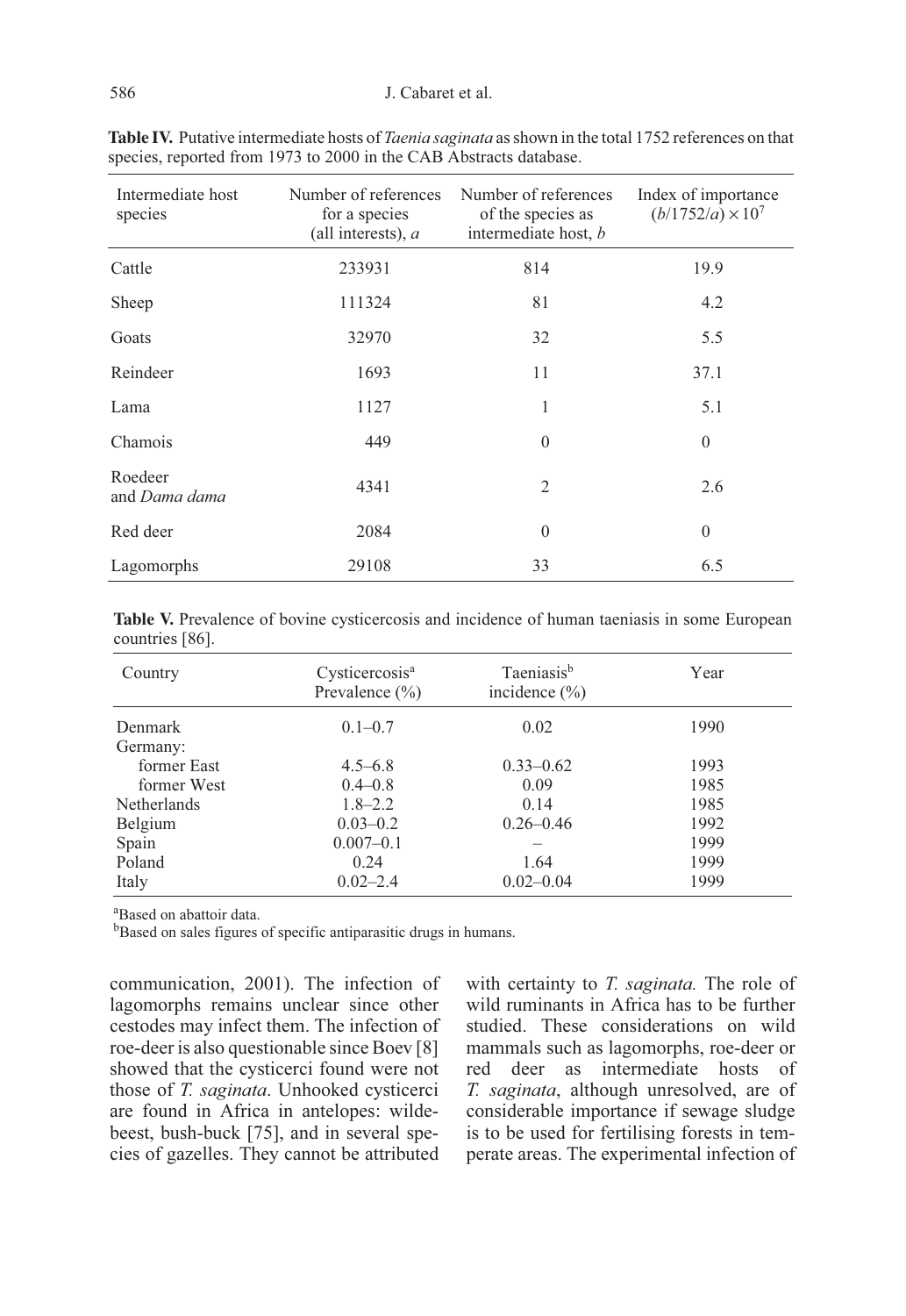Meriones unguiculatus (by injection: [101]) and sheep (oral route: [44]) did not prove very effective; however the influence of sewage sludge fertilisation on pastures grazed by rodents and small ruminants remains unclear and requires further investigation.

#### 4.3.2. Prevalence and diagnosis in cattle

According to the official meat inspection figures, bovine cysticercosis is present at a low level in the countries of the European Union (Tab. V). Its prevalence varies between 0.007 and 6.8%. Much higher prevalence figures  $(> 20\%)$  for bovine cysticercosis are found in several countries of East and Central Africa (Geerts, 1993 [42]). Detailed inspection of predilection sites (head and/or heart) have however, shown 5 to 50 times higher prevalence rates than what is found upon routine meat inspection [20, 41, 43]. Furthermore, Walther and Koske [98] and McCool [70] showed that in 49–51% of the lightly infected animals, cysticerci are not present in the so called predilection sites (heart, masseter, oesophagus, diaphragm and tongue). This implies that the current 'knife and eye' method is able to detect only the tip of the iceberg and that the majority of cysticercosis cases escapes at the slaughterhouse.

Therefore, several research groups have tried to develop serological tests in order to improve the detection of cattle infected with cysticercosis. Many different antibody detection tests have been described using homologous or heterologous (Taenia crassiceps or Taenia hydatigena metacestode) antigens [44, 86]. However, most of these tests are not reliable because they do not differentiate between animals harbouring live metacestodes and animals in which only degenerate metacestodes are present, which are no longer infective. The development of a monoclonal antibody based antigen detection ELISA has allowed to identify those cattle harbouring living cysts [13, 50]. This technique has been further improved by using monoclonal antibodies of the IgG isotype and by pretreatment of the serum by heat or trichloro-acetic acid in order to dissociate immune complexes. The specificity and sensitivity of the antigen detection ELISA are 98.7 and 92.3% (if the animals harbour more than 50 live cysticerci), respectively [59]. With this improved ELISA, 3.1% of the Belgian slaughtercattle were found to be positive whereas using the classical meat inspection cysticerci, only 0.26% were detected [21].

#### 4.3.3. Sanitation and economic losses

In Europe, carcasses infected with cysticerci are usually frozen for 10 days at  $-10$  °C. Only the heavily infected carcasses are completely condemned. It has also been shown that low level gamma irradiation  $(0.3-0.6 \text{ kGy})$  is able to kill T. saginata cysticerci [46]. The economic loss due to bovine cysticercosis is caused by the cost of: 1. transport to an official freezing installation; 2. the freezing of the carcass; 3. a certain weight loss due to freezing (2–5%) and 4. a loss of the value of deepfrozen meat (as compared to fresh meat). These losses amount to 30 to 45% of the value of the carcasses, a figure which is also used by some insurance companies [41].

# 4.3.4. Temporal and geographic distribution

Data on the geographic distribution of T. saginata cysticercosis mostly originates from cattle meat inspection reports. They are grossly defective, since efforts on diagnostics are not identical from one site to another, and data are recorded over a large period of time. Our data are taken from the review of Pawlowsky and Schultz [77] and from the CAB Abstracts database 1973– 2001 (more than 880 references). Clearly there are variations along time: prevalences decreased, increased or remained the same according to the countries. Prevalence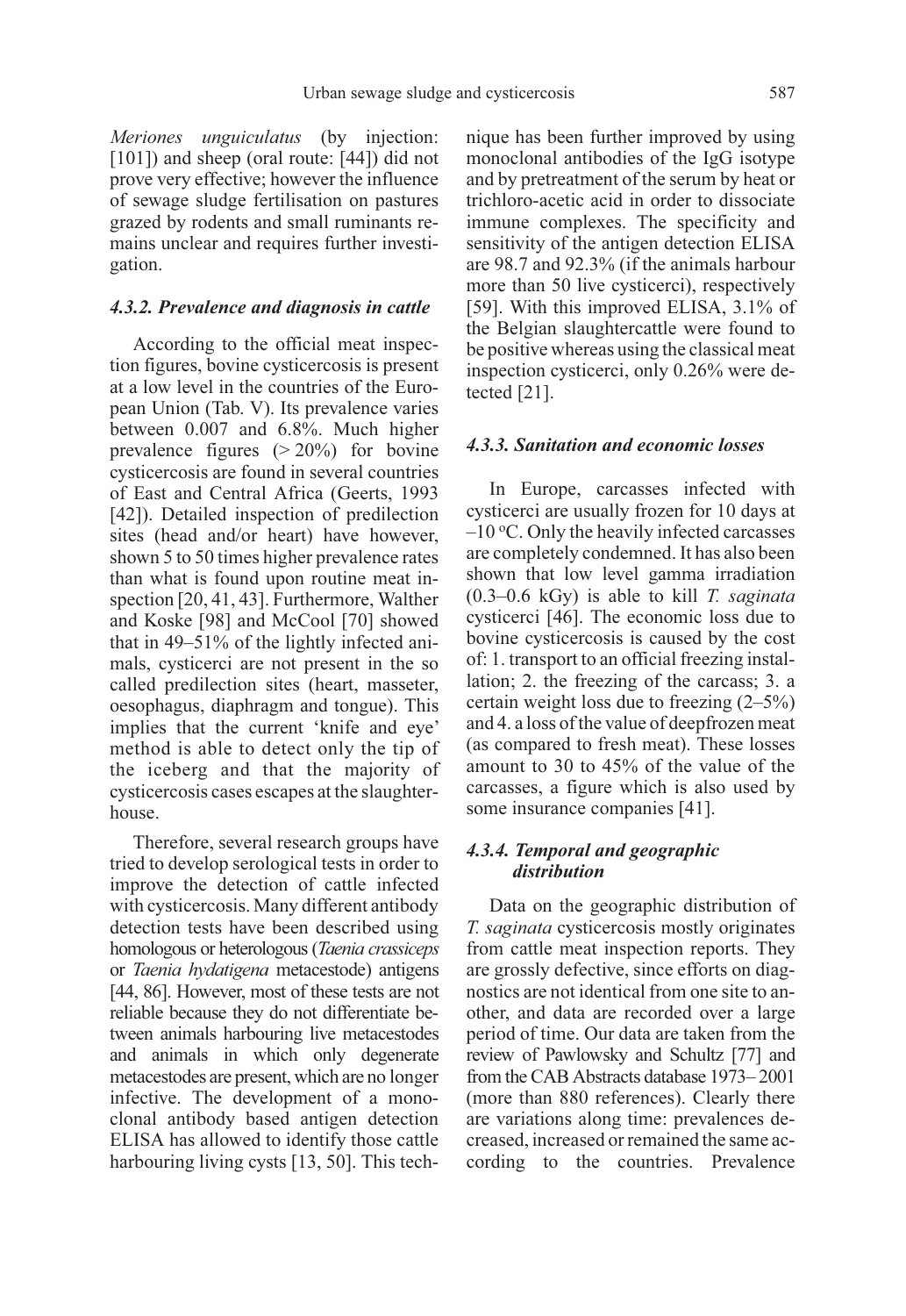decreased from 4.6 to 0.2% in Azerbaidjan (from 1960 to 1987), from 0.29 to 0.023% in Greece (before 1969 and after 1978), from 0.4 to 0.03% in UK (1963 to 1979), and in Hungary 0.28 to 0.06% (1956 to 1983). This decreasing trend is attributed to human treatments (Azerbaidjan) or improved meat control (UK or Hungary). The prevalences remained stable in Denmark (approximately 1%) from 1918 to 1982 and in Italy (the region of Torino): 0.10 (1946–1955), 0.09 (1956–1965) and 0.12% (1966–1975). In other countries, prevalences increased: 0.7 to 1.3% in Czech Republic (1989 to 1998), 3.5 to 6.8% in the former German Democratic Republic (1974 to 1989), 0.4 to 1.2% in the former West Germany (1970 to 1990), and 0.34 to 1.6 and 3.1 in Praha (1945, 1955 and 1964). Prevalences may increase due to the importation of infected meat (Norway), or there may be a local increase of infection risk (Use of sewage sludge in German and Russian cases? Poor hygiene of farm workers in Russian cases?).

# 4.3.5. Relationship between cattle and human infections

We excluded the so-called Asian Taenia as well as the transmission by means of the reindeer since several human populations concerned are used to consuming raw meat and thus transmission is evidently more efficient. No general relationship has really been established so far since most studies do not include cysticercosis in cattle and human T. saginata infection surveys for each studied site. We selected 21 pairs of data corresponding to the simultaneous investigation of T. saginata larvae in cattle and adult worms in man in one region. They corresponded to data from Bulgaria, Caucasia, France, Greece, Italy, India, Nigeria, Poland, Slovakia, and the USA, collected from references from 1970 to the present. The Spearman coefficient of correlation was 0.81 ( $p < 0.05$ ). The good relationship between the two host infections indicates that careful attention must be paid to cattle infection and hence to cysticercosis storms that might be related to sewage sludge misuses.

#### **5. TAENIIDS IN URBAN SLUDGE**

# **5.1. Diagnostics**

#### 5.1.1. Identification

The helminth eggs in human and animal faeces have been largely described in textbooks. The qualitative characteristics of Trichurid eggs (Trichuris sp. or Capillaria sp.), Hymenolepids, Taeniids, and human or animal Ascarids, make these four categories easily discernable for a practiced helminthologist. They are not as obvious for a routine diagnostic laboratory irregularly handling sludge, as we found in a multicentric assay in France (our own unpublished data). Eighteen laboratories were involved and only 12 could deliver accurate results. This was due in part to a limited experience, but could also be related to the modification of eggs in sludge. The qualitative characteristics were not modified but size modification could have explained the misidentifications. For this reason, the helminth eggs were examined in digested sludge from 6 sites (the Normandy and Paris area in France) and they were either lime hygienised or not (own unpublished data). The treatment with lime or the origin of sludge did not significantly modify the size of the eggs. A few Ascaris eggs were found and the ranges of the length and width of the eggs were respectively 56–67 and 46–53 µm. The following key was established for the most frequently recovered eggs in sludge, based on 95% confidence intervals of the mean after resampling of the data (21 Toxocara/Toxascaris, 65 Trichurid, 102 Taeniid eggs):

(1) Subspherical eggs, 11 Small: 35–36 µm diameter Taeniid eggs, 12 Large: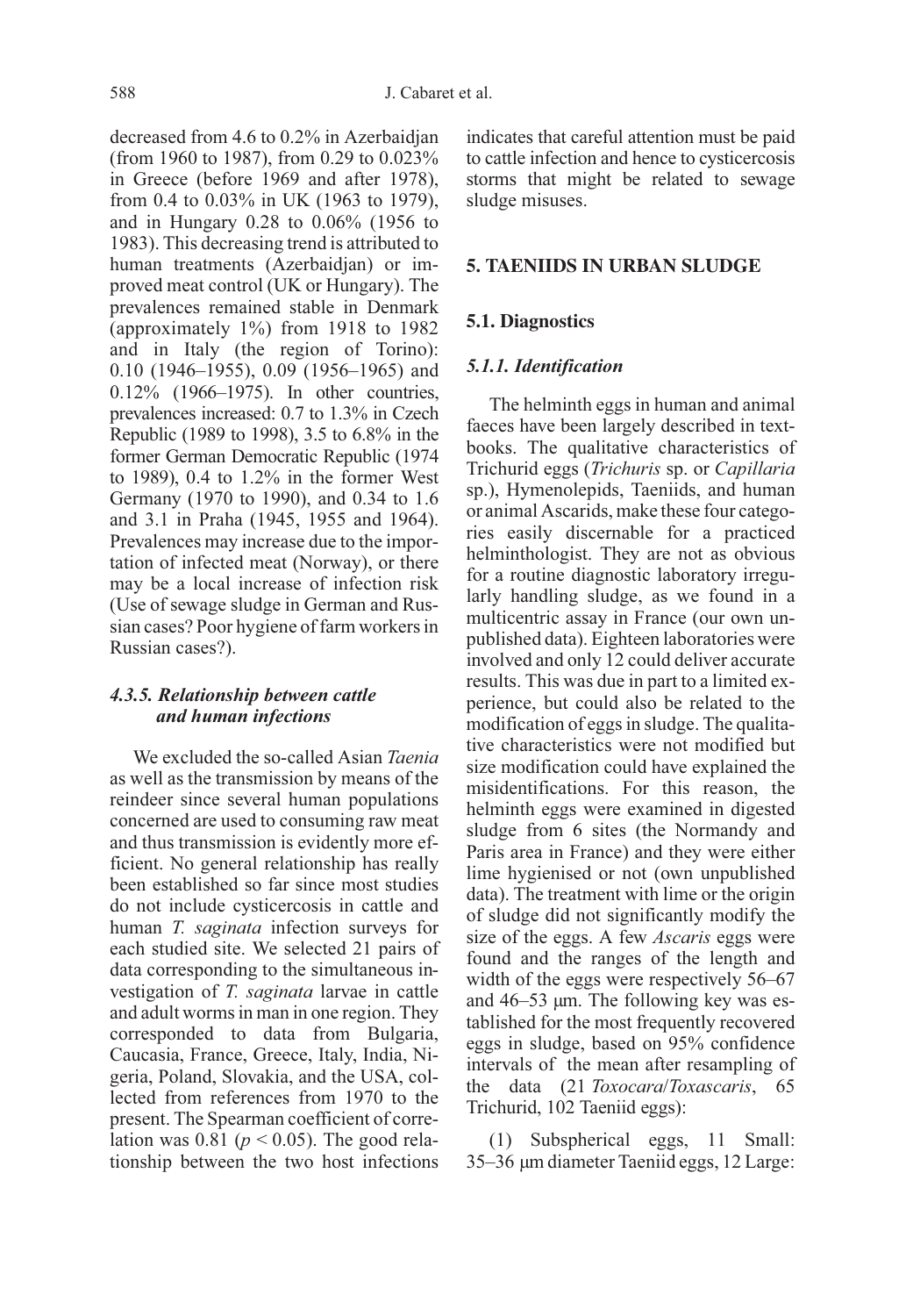79–84 µm diameter Toxocara and Toxascaris,

(2) Elongated eggs: 56–60 µm length and 28–30 µm width: Trichurid eggs.

The sizes of the eggs in sludge were not different from those recovered in the faeces; this was a significant help for the diagnostics. The individual size of the eggs of Taeniids ranged from 35 to 40  $\mu$ m.

# 5.1.2. Estimation of egg numbers in sludge

A large number of methods has been proposed for detecting helminth eggs in waste water [37] or sludge (US EPA technique 1992, triple flotation technique [4] derived from [29]). The techniques are based either on sedimentation or flotation using a wide variety of flotation solutions  $(MgSO<sub>4</sub>, ZnSO<sub>4</sub>, and NaNO<sub>3</sub> at several)$ concentrations: see [37] and most of them are satisfying for detecting nematode eggs. Several of these techniques were tested on sludge with Taeniid eggs [67]. The US EPA (density 1.2 of the zinc sulphate flotation solution), modified EPA recommended in France ( $d= 1.30$ ), and the EPA using a  $d= 1.38$ flotation solution were poorly effective in recovering of Taeniid eggs, respectively in 0, 1, and 2 sludge samples out of 10. The triple flotation technique yielded positive results in 6 of these samples. Most of the techniques have a low recovery efficiency and the most efficient triple flotation technique ranged from 19 to 48% for Taeniid eggs. Improvements are needed if one wants to exactly assess the risk due to sludge application on pastures, but triple flotation already warrants a sufficient sensitivity for epidemiological surveys.

# 5.1.3. Viability of eggs

The presence of a pathogen in sludge does not warrant its viability and infectivity. The identifications based on morphology or the polymerase chain reaction (PCR) do not give information on the

ability to develop into further stages. Viability is an important criterion and nematodes were chosen as indicators for parasitic helminths in France because they were the only helminths that could be easily cultivated in laboratory conditions. The class A pathogen requirements in the USA also base viability on the examination of nematode eggs using Ascaris lumbricoides var. suum eggs as the control: the results are available after 3 to 4 weeks of cultivation. More rapid procedures have been proposed  $(30 °C)$  in deionised water) and with larval observation after 8, 10, 13 and 16 days for nematodes, Capillaria sp., Toxocara canis, Ascaris suum, and Trichuris vulpis, respectively [38]. In vitro hatching of T. saginata eggs is a rapid procedure (one to a few hours) that has been used widely, but is not always satisfactory although it has been improved [93] using digestive enzymes. Later, it was compared to Taenia solium with a technique using sodium hypochlorite, the hatching rate being increased with the latter [99]. The reduction of MTT (3-(4,5-dimethylthiazol-2-yl)-2,5-dipheny ltetrazolium bromide) by mitochondrial enzymes to its blue formazan product is a widely used colorimetric assay method to determine the viability of cells in culture or of pollen and has been used for parasites. Kanazawa et al. [58] and Emery et al. [26] on the cestode Echinococcus multilocularis reported that living elements are coloured in blue and Kanazawa et al. [58] showed that they are also infective. This staining procedure then appears as a simple way to categorise living versus dead parasitic elements. Some caution must remain especially when using a complex media such as sludge: it was shown that plant catechols and flavoinoids reduce MTT through iron ions [48]. A modified technique based on MTT staining has been tested on T. saginata eggs in sludge [68, 69]. This technique was derived from a technique used in MDH (malate dehydrogenase) isoenzyme studies [36]: the chemicals needed to ensure the reaction (not only MTT) are all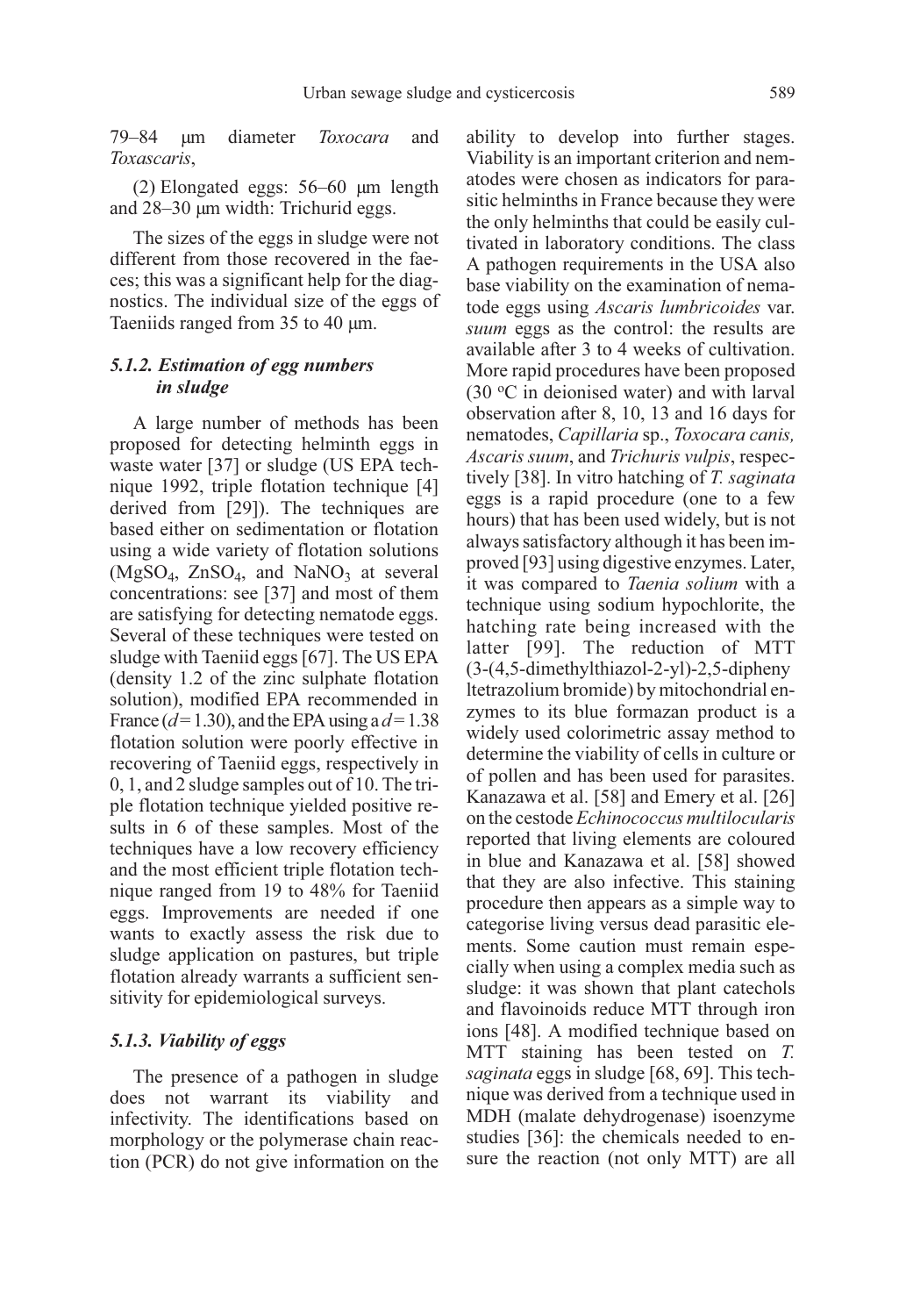provided except the enzyme. When the T. saginata eggs do not have MDH activity (then they are considered dead), they do remain brown-yellow; otherwise they are stained in blue. The MTT technique gives useful information on the viability in anaerobic digested or lime hygienised sludge [68] but it should be tested in a large array of sludge types; the relationship between viability and infectivity should also be evaluated. Infectivity is fairly low [73, 76] and viability should then also be low, which was the case in our unpublished data using the MTT technique (from 0 to 50%).

#### **5.2. Prevalence and intensity**

Taenia is frequently recorded in sewage sludge (see Tab. III). No prevalence in any area can be established since controls on the presence of Taenia are highly dependent on techniques and no data collection and analysis has ever been performed. Using the same technique (triple flotation with zinc sulphate at 1.38 density) in 2001 in several sewage plants, we found (unpublished data) that *Taenia* was recovered irregularly in the French Touraine sludges that were not sanitised. Tours (a large town with over 200 000 inhabitants), Chateau-Renault (a smaller town with more than 8 000 inhabitants) were tested positive, whereas smaller towns such as Monnaie (over 2 000 inhabitants), Nouzilly (over 1 000 inhabitants), or the INRA research station sewage plant (less than 700 persons) were uninfected on at least two samplings in the Spring. The fact hat the few small plants investigated did not harbour *Taenia* eggs might be due to the fact that prevalence in humans is fairly low on the average so that they may often be recorded as uninfected whereas larger towns have a higher chance to harbour infected humans and hence eggs in their sludge. When infected, intensity is a major concern when sludge is intended as fertilisers, since heavily contaminated materials will ensure better transmission. It was

found that 2.5 eggs were recovered per gramme of sludge (25% dry-matter) and the authors calculated that this might correspond to a 1% human infection [3] which is in the range of medium to high infection in western Europe (see Tabs. II and V).

# **6. URBAN SLUDGE AND INFECTION OF HERBIVORES WITH CYSTICERCOSIS**

Sewage is an important means of spreading T. saginata infection between the human population and cattle as was observed long ago [77]. The use of sludge as a fertiliser is only one of the many possibilities.

# **6.1. Fertilisation of pastures using sludge**

We investigated the importance of fertilisation with sludge and which helminths were associated with sludge in the CAB Abstracts Database (1973–August 2001). Fertilisation studies generated 89980 papers, sewage sludge 7320, and sewage sludge and fertilisation 1260 papers during that period. This indicates that sewage sludge plays a very small role in fertilisation. It plays an even more limited role in the fertilisation of pastures (only 23 references). The publication effort is not always a good reflect of disease importance and the above figures should be taken as indicative. These general considerations on the limited importance of sewage sludge as a fertiliser are locally found in many medium size towns like Tours in France. This town produced 13700 tons of sludge in 1997 and needed 685 ha/year for sludge spreading. Sludge is used as a fertiliser in the winter and autumn, and mainly concerns maize (over 40% of fertilisation); it is not used on pastures. The relative importance of sludge in the transmission of helminths can also be assessed by the proportion of references dedicated to one group of helminths in sludge in relation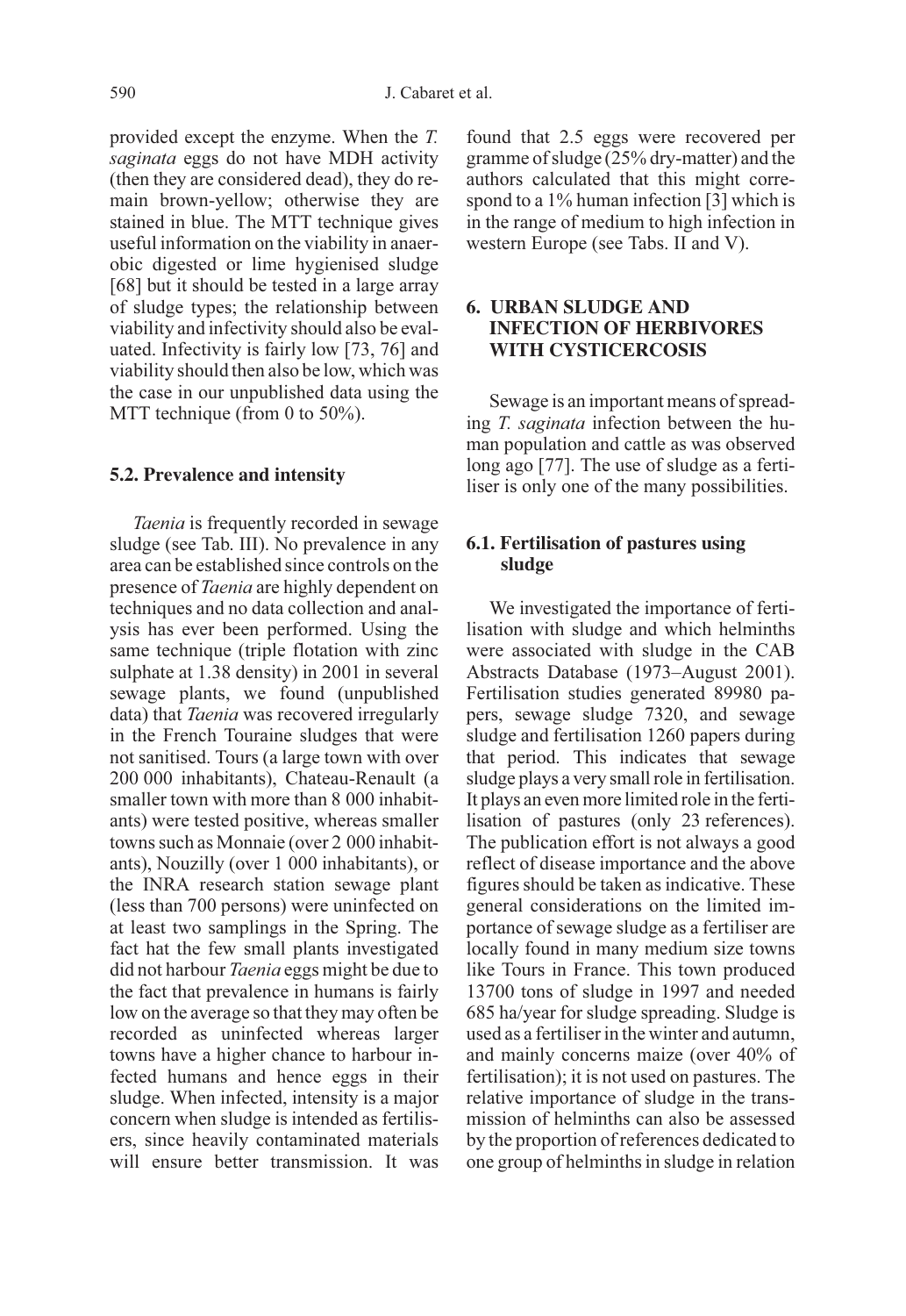to the total number of references reported for the same group of helminths. This proportion was 1.1 per thousand for nematodes and 2.0 per thousand in cestodes. It was 5.6, 0.3, 9.1, 3.2 per thousand, respectively for Taenia, Hymenolepis, Ascaris and Trichuris. Only T. saginata was investigated among Taeniids and no information was available on *T. solium*. Few data are available on the parasitological contamination of urban sludge and the parasitological risk was officially first taken into account in Switzerland in the Obsubst ordonnance [94] and secondly in the USA [97]. The use of sludge as a fertiliser was legally described later in France for example [33]: it can be spread on pastures three to six weeks before forage is cut or the pasture is grazed by animals, depending on the presence or absence of sanitisation of the sludge. The problem of the regulations is that helminth eggs are all grouped together as helminths or nematodes and cestodes: in Switzerland no helminth eggs should be recovered, in the USA the class A sludge should have a concentration lower than one egg per four grams of dry-matter, and the French regulations indicate that the number of viable helminth eggs should be lower than 3 per 10 grams of dry-matter. Parasitological contamination is the rule and has been extensively studied in 89 French urban sludges [39]. Forty-seven percent of sludge had helminth concentrations lower than 6 eggs/10 grams dry-matter, 38% had concentrations ranging from 6 to 24 eggs/10g, whereas the rest had concentrations over 24 eggs/10 g. The number of helminth eggs in sludge is a general indicator of contamination but does not allow risk assessment for a particular host. The risk may concern humans who manipulate the sludge, crops (many species of nematodes are plant parasites), or animals (cattle susceptible to T. saginata or other herbivores). The risk for the mans has mainly been evaluated for waste waters used for irrigation [12, 19, 30, 89] and concerns general pathology rather than one particular pathogen. Sinnecker [89] in Germany noticed a higher infection in agricultural workers for Ascaris and Trichuris trichiura and Bouhoum et al. [12] in Morocco recorded a higher infection of children in the irrigated areas for the same parasites and did not find any difference in T. saginata, Hymenolepis, and Enterobius. The risk assessment in man should then be related to Ascaris or T. trichiura. The risk for crops should focus on fungi and nematodes specific to plants. The helminth risk for grazing animals are T. solium (grazing pigs) or T. saginata (cattle) infections. The presence of T. saginata in sludge in Europe and North America appears as one of the major concerns of using sludge as a fertiliser on cattle pastures and a specific risk for evaluation is really needed [14]. This concern is particularly true in areas having high records of cysticercosis (for example 22%, in the German Potsdam district); a direct correlation was noted between cattle infections and the areas fertilised by sewage [27].

# **6.2. Critical review of cattle cysticercosis in relation to sludge fertilisation**

# 6.2.1. The intensive use of sludge: the American examples

Although the infection rates of cattle have been relatively low (less than 0.08% in 1967) in the USA, local outbreaks of cysticercosis have been recorded. These outbreaks are attributed tentatively to: leakage of raw sewage from sewage plants, contamination of feed or water by farm employees or application of sludge on pastures. Upon the post-mortem examination of 230 animals, Fertig and Dorn [31] found 37 infected from a single farm in Ohio. The farm had received applications of municipal sewage sludge (2% dry matter) for the last twenty years. Sewage sludge stabilised by aerobic digestion was applicated on the pastures. Sludges (0.31 to 2.04 ton/ha) were used on one to three occasions during the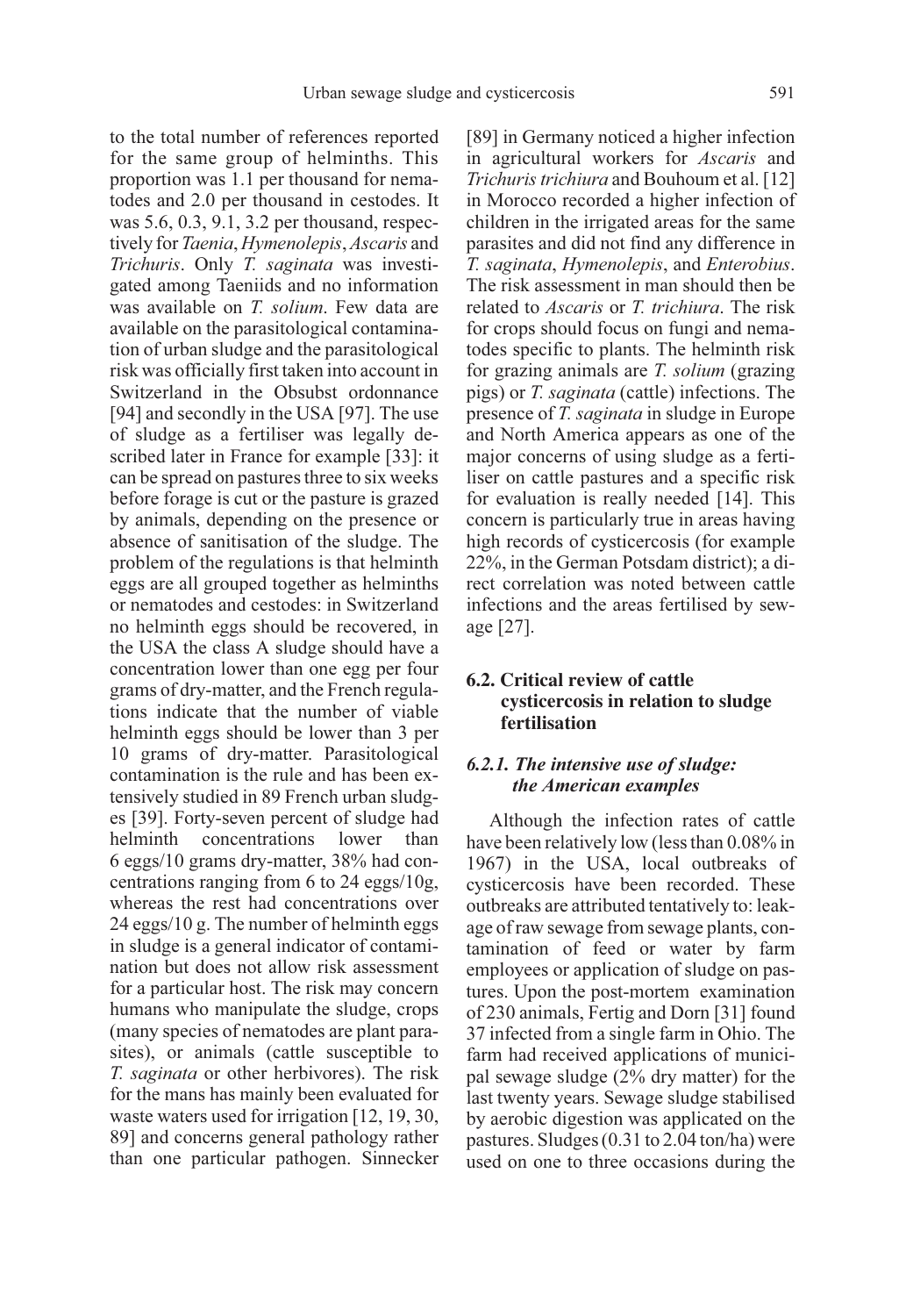grazing season. A municipal sewage treatment plant was adjacent to one corner of the farm, downstream from a 5 to 10 m wide creek that ran through the pastures; following the creek there was a sewer line in the pastures that terminated at the sewage plant and several manholes, covered with loose fitting tops. Cattle had access to these manholes. Control of the employees did not show Taenia infection. The infection of cattle was attributed to leakage of the raw sewage after a flood corresponding to heavy rainfall. The role of sludge application was discarded since the cysts could not have reached calcification by the time of the exposition of the cattle to the sludge fertilised pasture. Another outbreak was recorded two years later on the same farm and was associated with sludge applications which were repeated as frequently as six to seven times on the pasture all along the grazing season. Sludge was implicated in one outbreak in Virginia [49] whereas three other outbreaks were attributed to human faecal contamination of feed or water in Kansas and California [16, 91]. The Virginian outbreak was intense: 18 out of 40 steers were infected. For four years, grazing areas were fertilised with oxygen-activated sludge in a municipal plant which did not use any heating phases. Application of the sludge on pastures were done on a two month rotating basis from April to November each year. Cattle were returned to these pastures within two or three weeks of sludge application. The repeated applications of untreated sludge and a short period before the return of the cattle on fertilised pastures are apparently the reason for such outbreaks in cattle grazed on the pastures.

# 6.2.2. The limited use of sludge: the European examples

The influence of the application of sewage sludge was extensively studied in Scotland before 1990. Five outbreaks were observed in 1976–1979 and were traced to the application of sewage sludge to grazing

land [32]. Guidelines, issued since 1979 on the field application of sewage to ensure the control of pathogens, specify that livestock should not graze on pastures treated with undigested liquid sludge for six months, or digested liquid sludge for 3 weeks, or until 10 cm growth of herbage has occurred [52]. Digested sludge is defined as sludge produced either by a two-year storage of raw sludge or by aerobic digestion at 30  $\rm{^{\circ}C}$  for 30 days. To really ensure that no viable Taenia eggs are present, a sixth month no grazing period is required. Under these conditions sludge application on pastures can no longer explain infection of cattle. In Scottish cattle, 1966 sera were observed: sera from cattle which had grazed on pastures to which sewage had been applied, were indistinguishable from uninfected animals [88]. During meat inspection, 264 cases of Cysticercus bovis were identified in cattle and then traced back to 218 farms of origin and the possible association with the application of sewage sludge was investigated. Only 16 cases came from farms using sewage sludge [80] and the use of sewage sludge was not directly implicated in the cattle cysticercosis. In another study [51], 4 farms using sludge application on pastures were compared to 5 farms not using sludge: the cattle Elisa test based diagnostic indicated that 1 and 0 farms were positive, respectively. This latter investigation indicates that even if sludge may play a role in cysticercosis infection, it remains limited as already described by Pike [78].

Another outbreak series occurred in Germany, in the region of Aachen [83]. In 1986, the average rate of complaints of cattle cysticercosis at the Aachen abattoir was 6.4% every month and even reached 15.2% which was very unusual (see prevalences in Tab. V). The infected cattle came from the urban and rural districts of Aachen. One hundred and twelve farms from the area were studied, only 38% of which were connected to the sewerage, 26% led their waste water into a one-tank or a three-tank system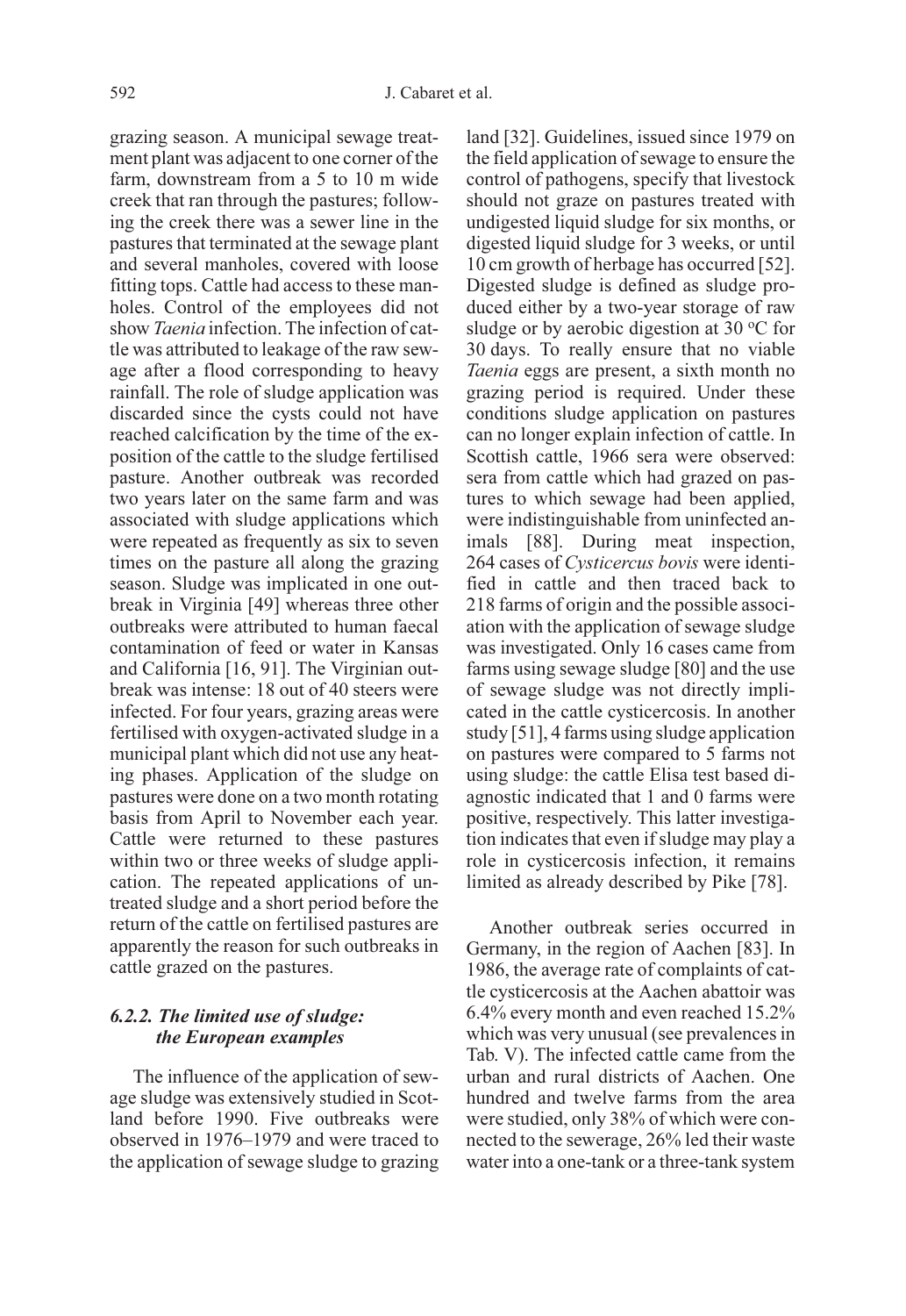and the rest distributed it in their dung-water or liquid manure tanks. Only a few farmers used sewage sludge as fertiliser. The exact cause of cysticercosis was difficult to assess in the infected farms since quite often, more than one risk factor could be demonstrated. The infection of workers on the farm was probably one of the most important causes as well as the use of contaminated water (irrigation of pastures or drinking water) due to the fact that some villages delivered their sludges, without treatment, into the water system.

A few records of cysticercosis outbreaks in the 1970's are given by Haugaard [53], the sources probably being the application of untreated sludge in one case. Later, an increasing number of cysticercosis outbreaks in cattle were reported in Denmark [74]. In 15 outbreaks, the infection sources likely responsible are sewage sludge deposited on pastures, flooded streams containing sewage effluents, and human excreta spread with animal slurry. The restrictive rules for the agricultural use of sewage sludge have been implemented in Denmark since 1984 and are not favourable to the transmission of cysticercosis: when raw sludge is directly deposited into the soil, such areas should not be used as pastures, for a period of one year. Ilsoe et al. [56] studied the possible sources of infection in farms presenting heavy cattle infection. Sewage sludge was not used as fertiliser on any of the farms. In six farms, septic tank sludge was applicated on grass or feed, two had grazing sites near the sewage plants, and human defecation on the pasture was a problem on three farms. Poor hygiene or poor control of sewage plant overflooding were apparently the main sources of contamination as found with the German outbreaks. A case-control study in light-infected cattle versus uninfected cattle was then undertaken in Denmark [57, 65] and confirms in part this statement. The major risk factor identified is allowing the cattle to drink from streams carrying effluents from sewage treatment plants (odds ratio: 3.6) and the other factors recorded in preceding reports (such as the application of sludge) appeared to be of minor importance. This does not mean that we should be overconfident on regulations concerning sludge application: the eggs of T. saginata can survive long periods on pastures. Ilsoe et al. [56] showed that a small proportion of eggs survived for 5.5 but not 8.5 months when deposited in May and for 5.5 months but not for 8.5 months when deposited in September.

#### **7. CONCLUSIONS**

The use of sludge for fertilising pastures is ecologically sustainable compared to other processes (incineration among others). It has some disadvantages, one of them being the putative introduction of pathogens. The seeding of T. saginata eggs from municipal sludge onto pastures is of limited risk if the sludge is properly digested, eventually sanitised, and if sludge application is conform to the rules imposed in most developed countries. Sanitation of sludge and proper use is the warrant of a negligible risk for cattle and human health.

### **ACKNOWLEDGEMENTS**

The INRA AIP Agrede funded some of the research presented here. M. Madeline is a grateful recipient of financial help from the Conseil Général du Calvados. Discussions at the AFNOR group P16 of microbiologists seeded some of the diagnostic investigations. E. Fogarty (Excelsior Sentinel, Inc.) kindly provided information on the Sentinel Chamber System.

#### **REFERENCES**

[1] Amin O.M., Pathogenic micro-organisms and helminths in sewage products, Arabian gulf, country of Bahrain, Am. J. Publ. Health 78 (1988) 314-315.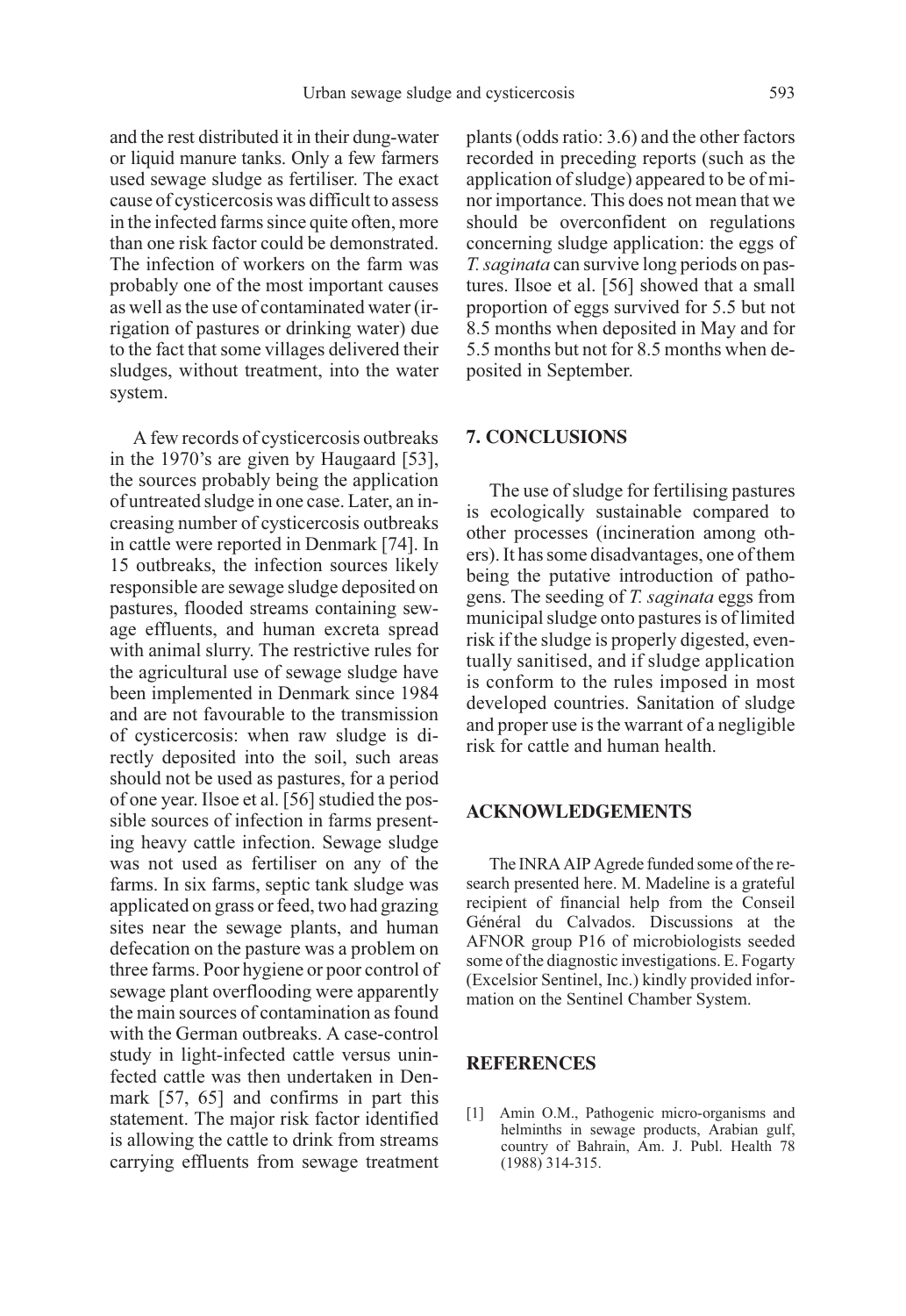- 594 J. Cabaret et al.
- [2] Arther R.G., Fitzgerald P.R., Fox J.C., Parasite ova in anaerobically digested sludge, J. Water Pollut. Control Fed. 53 (1981) 1333-1338.
- [3] Barbier D., Duhamel C., Perrine D., Georges P., Évaluation du risque parasitaire lié à l'utilisation agricole des boues résiduaires, Bull. Soc. Fr. Parasitol. 7 (1989) 259-264.
- [4] Barbier D., Perrine D., Duhamel C., Doublet R., Georges P., Parasitic hazard with sewage sludge applied to land, Appl. Environ. Microbiol. 56 (1990) 1420-1422.
- [5] Bergstrom K., Forekomst av parasittegg i avvatna ralam fra koakkreinseverk septitankar in Noreg, Nor Veterinaertidsskr. 93 (1981) 323-330.
- [6] Bern C., Garcia H.H., Evans C., Gonzalez A.E., Verastegui M., Tsang V.C.W., Gilman R.H., Magnitude of the disease burden from neurocysticercosis in a developing country, Clin. Infect. Dis. 29 (1999) 1203-1209.
- [7] Blazek K., Schramlova J., Tissue reaction in experimental cysticercosis of sheep and goats caused by infection with Taenia saginata eggs, Folia Parasitol. 30 (1983) 131-139.
- [8] Boev S.N., On cysticerci of muscles of roe-deer in Kazakhstan, Helminthologia (Bratislv) 2 (1960) 47-54.
- [9] Borraz O., L'utilisation des boues d'épuration en agriculture : les ressorts d'une controverse, Courrier de l'environnement de l'INRA 41 (2000) 25-32.
- [10] Bouchet F., Léger N., Pollution parasitaire dans les boues des stations d'épuration des eaux usées de la région champenoise, Bull. Soc. Fr. Parasitol. 4 (1986) 13-18.
- [11] Bouhoum K, Schwartzbrod J., Quantification of helminth eggs in Waste water, Zbl. Hyg. Umweltmedizin 188 (1989) 322-330.
- [12] Bouhoum K., Habbari K., Schwarzbrod J., Epidemiological study of helminth infections in Marrakech waste water spreading zone. Second international Symposium on waste water reclamation and reuse, Iraklio, Greece, 14–20 October, 1995, pp. 221-231.
- [13] Brandt J.R.A., Geerts S., De Deken R., Kumar V., Ceulemans F., Brijs L., Falla N., A monoclonal antibody-based ELISA for the detection of circulating excretory secretory antigens in Taenia saginata cysticercosis, Int. J. Parasitol. 22 (1992) 471-477.
- [14] Cabaret J., Barbier D., Les risques parasitaires liés à l'utilisation des boues résiduaires urbaines : utopie ou réalité ? Bull. Soc. Fr. Parasitol. 19 (2001) URL http: // www.tours.inra.fr/sfpar/bulletin/bulletin.htm.
- [15] Collomb J., Baradel J.M., Thevenot M.T., Schwartzbrod J., Recovery of helminth eggs in sludge from wastewater treatment plant, in: Proceedings 3rd International Symposium on Pro-

cessing and Use of Sewage Sludge Brighton UK, Sept. 27–30, 1983, pp. 230-231.

- [16] Corwin R.M., Bovine cysticercosis in feedlots-Kansas, Veterinary Public Health Notes, Center for Disease Control, September, 1980.
- [17] Dada B.J.O., Taeniasis, cysticercosis and echinococcosis/hydatidosis in Nigeria: III – prevalence of bovine and porcine cysticercosis, and hydatid cyst infection based on joint examination of slaughtered food animals, J. Helminthol. 54 (1980) 293-297.
- [18] Deka D.K., Borkakoty M.R., Lahkar B.C., Cysticercosis in domestic animals in north eastern region of India, Indian J. Parasitol. 9 (1985) 83-85.
- [19] Devaux I., Intérêts et limites de la mise en place d'un suivi sanitaire dans le cadre de la réutilisation agricole des eaux usées traitées de l'agglomération clermontoise. Doctorat, Joseph Fournier University, Grenoble 1, 1999, 333 p.
- [20] Doby J.M., Guillou L., Robin L., Gielfrich G., Fréquence de la cysticercose bovine chez le bétail dans l'Ouest de la France, Méd. Mal. Infect. 8 (1978) 334-338.
- [21] Dorny P., Vercammen F., Brandt Vansteenkiste W., Berkvens D., Geerts S., Sero-epidemiological survey of Taenia saginata cysticercosis in Belgian slaughter cattle, Vet. Parasitol. 88 (2000) 43-49.
- [22] Dudkowski A., L'épandage agricole des boues de station d'épuration des eaux usées urbaines, Le Courrier de l'Environnement de l'INRA, 41 (2001) 134-135.
- [23] Dumontet S., Dinel H., Baloda B., Pathogen reduction in biosolids by composting and other biological treatments: A literature review, Proceedings of the 10th International Congress on environmental and sanitary problems in the Mediterranean areas, Vol. 1, Maratea, Italy, 10–13 October, 1997, pp. 251-295.
- [24] Duvaud E., Mugnier E., Gazzo A., Aubain P., Wiart J., Situation du recyclage agricole des boues d'épuration urbaines en Europe et dans divers pays du monde, Ademe Editions, Paris, 1999, 159 p.
- [25] Eckert J., Birbaum C., Abtotung von Wurmeiern in Hygienisierungsanlagen, Schweiz. Arch. Tierheilk. 125 (1983) 671-672.
- [26] Emery I., Bories C., Liance M., Houin R., In vitro quantitative assessment of Echinococcus multilocularis metacestode viability after in vivo and in vitro maintenance, Int. J. Parasitol. 25 (1995) 275-278.
- [27] Engelbrecht H., Mentzel U., Der urbane Wirtswechselzyklus von Taenia saginata im Kreis Wittstock, Bezirk Potsdam, Angew. Parasitol. 25 (1984) 126-132.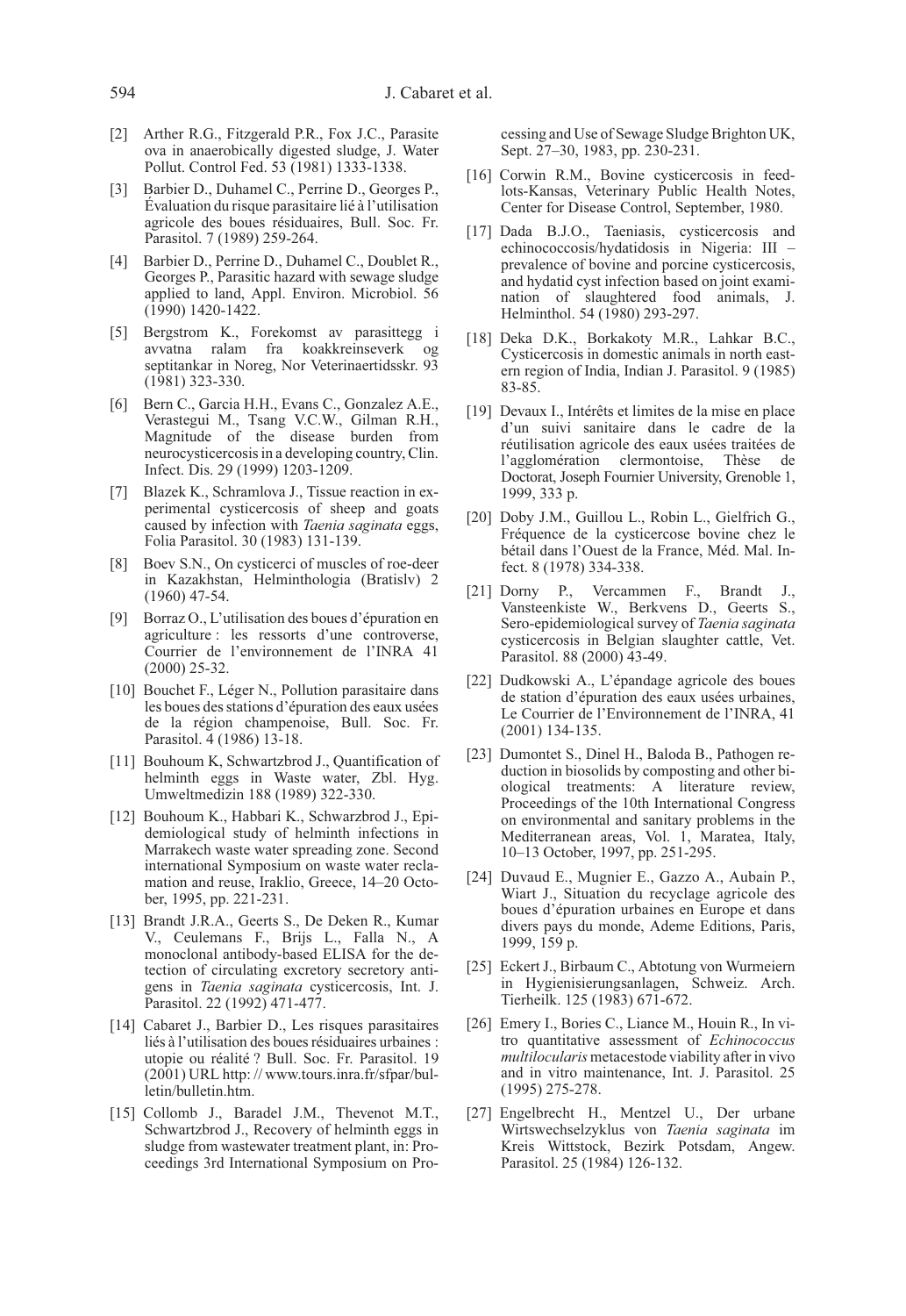- [28] Fan P.C., Chung W.C., Soh C.T., Kosman M.L., Eating habits of East Asian people and transmission of taeniasis, Acta Trop. 50 (1992) 305-315.
- [29] Faust E.C., D'Antoni J.S., Odon V., Miller M.J., Peres C., Sawitz W., Thomen L.F., Tobie J., Walker J.H., A critical study of clinical laboratory techniques for the diagnosis of protozoan cysts and helminth eggs in faeces, Am. J. Trop. Hyg. 18 (1938) 169-183.
- [30] Feachem R.G., Bradley D.J., Garelick H., Mara D.D., Sanitation and disease: Health aspects of excreta and waste water management, New-York, John Wiley & Sons, 1983.
- [31] Fertig D., Dorn R., Taenia saginata cysticercosis in an Ohio cattle feeding operation, J. Am. Vet. Med. Assoc. 186 (1985) 1281-1285.
- [32] Forbes G.I., Collier P., Reilly W.J., Sharp J.C.M., Outbreaks of cysticercosis and salmonellosis in cattle following the application of sewage sludge to grazing land in Scotland, in: Proceedings of the 1st World Congress on foodborne infections and intoxications, 29 June–3 July 1980, West Berlin, Germany, 1980, pp. 439-440.
- [33] French Government, Arrêté du 8 Janvier 1998 fixant les prescriptions techniques applicables aux épandages de boues sur les sols agricoles pris en application du décret no 97-1133 du 8 décembre 1997 relatif à l'épandage des boues issues du traitement des eaux usées, Journal Officiel 31 Janvier 1992, pp. 6605-6612.
- [34] Fries G.F., Ingestion of sludge applied organic chemicals by animals, Sci. Total Environ. 185 (1996) 93-108.
- [35] Furet G., Birraux D., Wiart J., Deportes I., Epandage de boues d'épuration sur prairies et culture fourragères. Aspects microbiologiques, Ademe Editions, Paris, 1999, 155 p.
- [36] Gasnier N., Cabaret J., Moulia C., Allozyme variation between laboratory reared and wild populations of Teladorsagia circumcincta (Nematoda), Int. J. Parasitol. 22 (1992) 581-587.
- [37] Gaspard P., Schwarzbrod J., Helminth eggs in wastewater: quantification technique, Water Sci. Technol. 31 (1995) 443-446.
- [38] Gaspard P., Wiart J., Schwartzbrod J., A method for assessing the viability of nematode eggs in sludge, Environ. Technol. 17 (1996) 415-420.
- [39] Gaspard P., Wiart J., Schwartzbrod J., Parasitological contamination of urban sludge used for agricultural purposes, Waste Manag. Res. 15 (1997) 429-436.
- [40] Gauthier D., Rosaz C., Le Pimpec P., Lehy J.B., Valorisation des boues d'épuration de montagne – Risque sanitaire lié à l'épandage des boues en revégétalisation des pistes de ski. Évaluation et recommandations, Rapport de Synthèse, Conseil Général de Savoie, 1991, 37 p.
- [41] Geerts S., Taenia saginata: een eeuwig probleem?, Verhand. Kon. Acad. Geneesk. Belg. 52 (1990) 537-564.
- [42] Geerts S., The taeniasis-cysticercosis complex in Africa, Meded. Zitt. Kon. Acad. Overz. Wet. 38 (1993) 245-264.
- [43] Geerts S., Kumar V., Van den Abbeele, Taenia saginata cysticercosis in slaughter cattle in Belgium, Vl. Diergeneesk. Tijdschr. 49 (1980) 365-374.
- [44] Geerts S., Kumar V., Mortelmans J., Sheep as an experimental model of Taenia saginata cysticercosis, Trop. Anim. Health Prod. 13 (1981) 37-40.
- [45] Geerts S., Brandt J., Kumar V., De Deken R., De immunodiagnose van Taenia saginata cysticerkose, Verhand. Kon. Acad. Geneesk. Belg. 54 (1992) 329-346.
- [46] Geerts S., De Borchgrave J., Brandt J., Kumar V., De Deken R., Infectivity of irradiated and non-irradiated cysticerci of Taenia saginata, Trans. R. Soc. Trop. Med. Hyg. 86 (1992) 421-422.
- [47] Gonzalez L.M., Montero E., Harrison L.J.S., Parkhouse R.M.E., Garate T.,. Differential diagnosis of Taenia saginata and Taenia solium infection by PCR, J. Clin. Microbiol. 38 (2000) 737-744.
- [48] Habtemariam S., Catechols and quercetin reduce MTT through iron ions: a possible artefact in cell viability assays, Phytother. Res. 9 (1995) 603-605.
- [49] Hammerberg B., MacInnis G.A., Hyler T., Taenia saginata cysticerci in grazing steers in Virginia, J. Am. Vet. Med. Assoc. 173 (1978) 1462-1464.
- [50] Harrison L., Joshua G., Wright S., Parkhouse R., Specific detection of circulating surface secreted glycoproteins of viable cysticerci in Taenia saginata cysticercosis, Parasite Immunol. 11 (1989) 351-380.
- [51] Harrison L.J.S., Holt K., Sewell M.M.H., Serum antibody levels to Taenia saginata in cattle grazed on Scottish pastures, Res. Vet. Sci. 40 (1986) 344-346.
- [52] Harrison Z., McBride M.B., Bouldin D.R., The case for caution. Recommendations for land application of sewage sludges and an appraisal of the US EPA's part 503 sludge rules, Cornell Waste Management Institute, 1999, URL http: //www.cfe.cornell.edu/wmi/PDFS/ landApp.pdf.
- [53] Haugaard P., Cysticercosis and salmonellosis in cattle caused by sewage sludge on Danish farmland, Waste Manage. Res. 2 (1984) 163-168.
- [54] Horak P., Helminth eggs in the sludge from three sewage plants in Czechoslovakia, Folia Parasitol. 39 (1992) 153-157.
- [55] Hughes D.L., Norrington I.J., Morris D.L., Waite W.M., The effect of pasteurisation and stabilisation of sludge on Taenia saginata eggs, in: Inactivation of microorganisms in sewage sludge by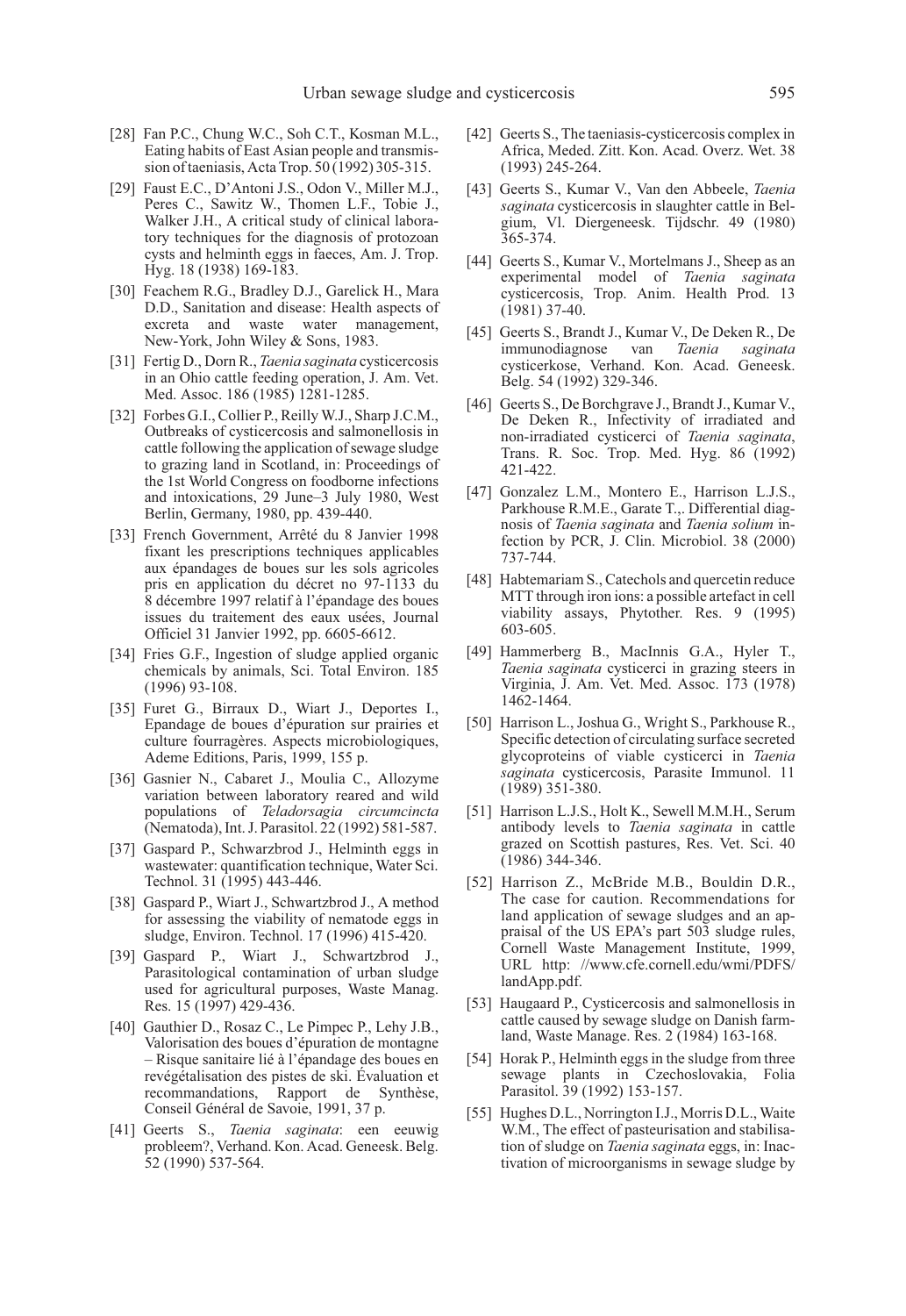stabilisation processes, Strauch, havelaar & l'Hermite eds., Elsevier, 1985, pp. 126-134.

- [56] Ilsoe B., Kyvsgaard N.C., Nansen P., Henriksen S.A., A study on survival of Taenia saginata eggs on soil in Denmark, Acta Vet. Scand. 31 (1990) 153-158.
- [57] Ilsoe B., Kyvsgaard N.C., Nansen P., Henriksen S.A., Bovine cysticercosis in Denmark. A study of possible causes of infection in farms with heavily infected animals, Acta Vet. Scand. 31 (1990) 159-168.
- [58] Kanazawa T., Asahi H., Mochida K., Simple techniques for preparation of small vesicles from Echinococcus multilocularis metacestodes and colorimetric quantitation of the viability of germinal cells, Jpn. J. Parasitol. 44 (1995) 441-446.
- [59] Kerckhoven van I., Vansteenkiste W., Claes M., Geerts S., Brandt J., Improved detection of circulating antigen in cattle infected with Taenia saginata metacestodes, Vet. Parasitol. 76 (1998) 269-274.
- [60] Khallaayoune K., Réutilisation des eaux usées en agriculture. Risque de transmission de parasites à l'homme et l'animal, Hommes, Terre et Eaux 103 (1996) 14-19.
- [61] Khizhnyak N.I., Romanenko N.A., Disinfection of sewage sludge from helminth ova at the sewage plants of the town of Kiev. Parasitological problems, Proceedings of the VIII scientific conferences in parasitology of Ukraine socialist republic, Part 2, "Science Academy", Kiev, Ukraine, 1975, pp. 252-253.
- [62] Kirichek V.S., Belousov M.N., Nikitin A.S., New data on the epidemiology of taeniasis in the extreme north of the USSR (data of investigations made in the Yamalo-Nenets autonomous region), Med. Parazitol. Parazit. Bolezni 6 (1984) 27-33.
- [63] Klebanovskii V.A., Klimshin A.A., Shpil'ko V.N., The spread of taeniasis on the Yamal peninsula. Voprosy kraevoi infektsionnoi patologii. (Kishechnye infektsii i invazii.) (Tezisy dokladov.) Tyumenskoe Otdelenie Vserossiiskogo Nauchnogo Meditsinskogo Obshchestva Epidemiologov, Mikrobiologov i Infektsionistov, Tyumen', USSR, 1974, pp. 172-174.
- [64] Kozakiewicz B., Taenia saginata cysticercosis in experimentally infected sheep and goats, Med. Weter. 33 (1977) 461-463.
- [65] Kyvsgaard N.C., Ilsoe B., Willeberg P., Nansen P., Henriksen S.A., A case-control study of risk factors in light Taenia saginata cysticercosis in Danish cattle, Acta Vet. Scand. 32 (1991) 243-252.
- [66] Lightowlers M.W., Eradication of Taenia solium cysticercosis: a role for vaccination of pigs, Int. J. Parasitol. 26 (1999) 811-817.
- [68] Madeline M., Ballandonne C., Guyon R., Malas J.P., Vilagines P., Cabaret J., Barbier D., Mise en évidence de la viabilité des œufs de Taeniidés

dans les boues résiduaires urbaines, J. Eur. Hydrol. 31 (2001) 85-90.

- [67] Madeline M., Lendormy C., Guyon R., Malas J.P., Barbier D., Boues résiduaires – Réglementation actuelle et œufs de taeniidés, Bull. Soc. Fr. Parasitol. 18 (2000) 1. URL http://tours.inra.fr/ sfpar/bulletin.htm
- [69] Madeline M., Ballandonne C., Eldin de Pecoulas P., Guyon R., Malas J.P., Tourte-Schaeffer C., Cabaret J., Barbier D., Étude parasitologique des boues résiduaires urbaines: mise en évidence de la viabilité des œufs de Taeniidés, Bull. Soc. Fr. Parasitol. 19 (2001) 1, http: /www.tours.inra.fr/ sfpar/bulletin/bulletin.htm
- [70] McCool C.J., Distribution of Cysticercus bovis in lightly infected young cattle, Aust. Vet. J. 55 (1979) 214-216.
- [71] McGrath S.P., Chaudri A.M., Giller K.E., Long-term effects of metals in sewage sludge on soils microorganisms and plants, J. Ind. Microbiol. 14 (1995) 94-104.
- [72] McManus D.P., Bowles J., Asian (Taiwan) Taenia: species or strain? Parasitol. Today 10 (1994) 273-275.
- [73] Morris D.L., Hughes D.L., Hewitt R.J., Norrington I.J., Pathogens in sewage sludge: (ii) effects of sludge stabilization and treatment processes on viability and infectivity of beef tapeworm eggs, Water Pollut. Control 85 (1986) 476-481.
- [74] Nansen P., Henriksen S.A., The epidemiology of bovine cysticercosis (C. bovis) in relation to sewage and sludge application on farmland, in: Block J.C., Havelaar A.H., L'Hermite P. (Eds.), Epidemiological studies of risks associated with the Agricultural use of sewage sludge: knowledge and needs, Elsevier Applied Science Publishers, London UK, 1986, pp. 76-82.
- [75] Nelson G.S., Pester F.R.N., Rickman R., The significance of wild animals in the transmission of cestodes of medical importance in Kenya, Trans. R. Soc. Trop. Med. Hyg. 59 (1965) 507-524.
- [76] Olsen J.E., Nansen P., Infectivity of eggs of Taenia taeniaeformis after anaerobic digestion of sewage sludge-a possible model for Taenia saginata egg resistance, Acta Vet. Scand. 31 (1990) 377-379.
- [77] Pawlowsky Z., Schultz M.G., Taeniasis and cysticercosis (Taenia saginata), Adv. Parasitol. 10 (1972) 269-343.
- [78] Pike E.B., Recent UK research on incidence, transmission and control of Salmonella and parasitic ova in sludge, in: Block J.C., Havelaar A.H., L'Hermite P. (Eds.), Epidemiological studies of risks associated with agricultural use sewage sludge: knowledge and needs, Elsevier Applied Science Publishers, London, UK, 1986, pp. 50-59.